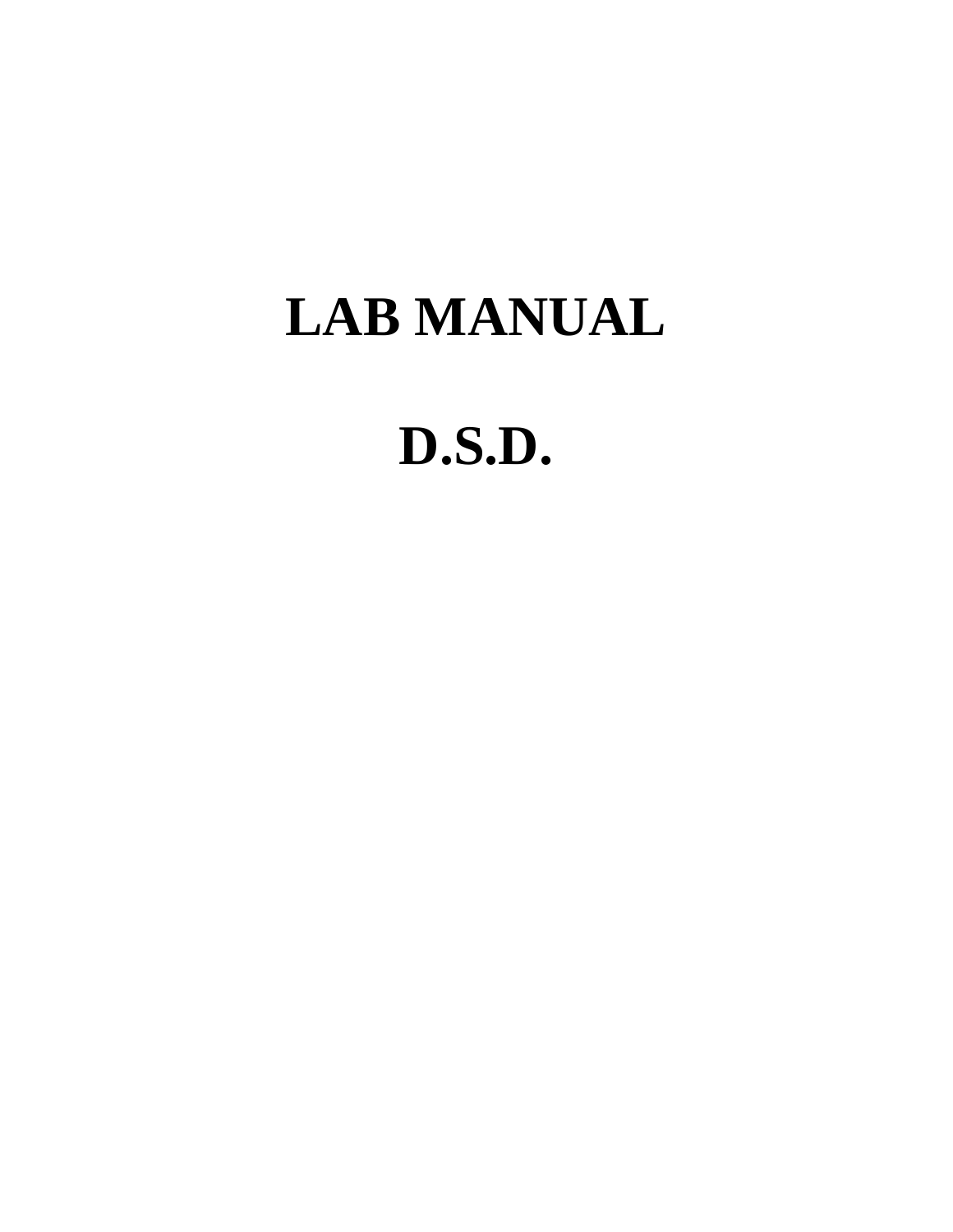#### **DIGITAL SYSTEM DESIGN LAB**

**LTP CLASS WORK** : 25 **0 0 2** EXAM :25  **TOTAL :50 DURATION OF EXAM :3 Hrs** 

#### **LIST OF EXPERIMENTS**

1. Design all the gates using VHDL.

2. Write VHDL programs for the following circuits, check the waveforms generated.

(a) Half-adder

(b) Full-adder

3. Write VHDL programs for the following circuits, check the waveforms generated.

(a) Multiplexer

(b) Demultiplexer

4. Write VHDL programs for the following circuits, check the waveforms generated.

(a) Decoder

(b) Encoder

5. Write VHDL programs for the comparator, check the waveforms generated.

6. Write VHDL programs for the code converter, check the waveforms generated.

7. Write VHDL programs for the Flip-flop, check the waveforms generated.

8. Write VHDL programs for the counter, check the waveforms generated.

9. Write VHDL programs for the following circuits, check the waveforms generated.

(a) Register

(b) Shift register

10. Implement any three (given above) on FPGA/ CPLD kit.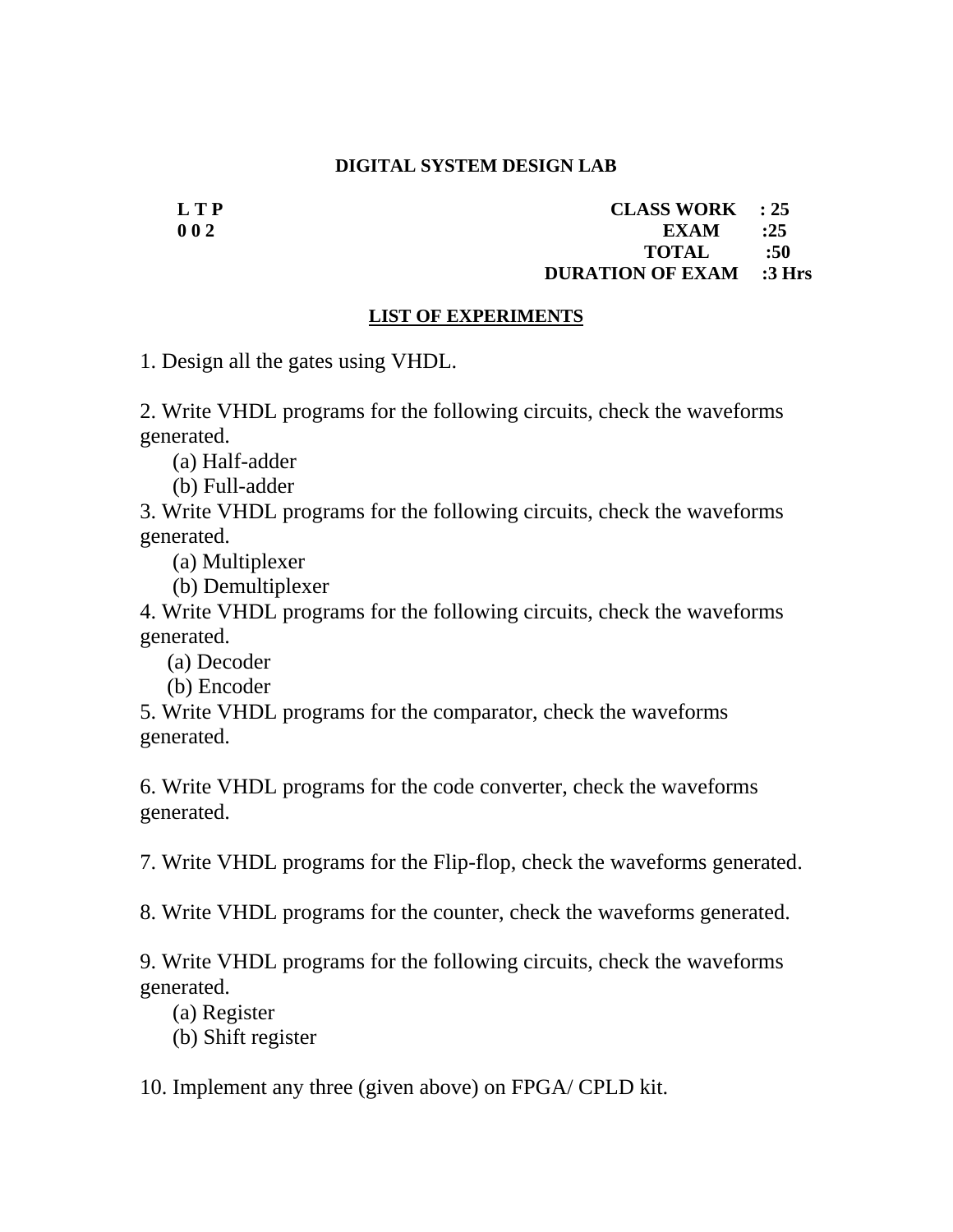#### **Rational behind VHDL Lab**

**VHDL is VHSIC (Very High Speed Integrated Circuits) Hardware Description Language .VHDL is designed to describe the behavior of the digital systems It is a design entry language .VHDL is concurrent .Using VHDL test benches, we can verify our design. VHDL integrates nicely with low level design tools. It is IEEE standard (1076 and 1164).VHDL has hierarchical design units. Learning VHDL is easy.** 

 **A structure level description defines the circuit in terms of a collection of components. It is a language which provides us a mechanism to model the digital circuits without the requirement of IC's and hardware. It enables us to write the code for the digital circuits and useful in designing of the complex VLSI's. VHDL supports behavioral, structural descriptions, thus supporting various levels of abstraction.** 

#### **Hardware Requirements**

Pentium IV Processor 128MB RAM

#### **Software Requirements**

Operating System: Windows 95 Onwards Language: Active\_HDL 7.2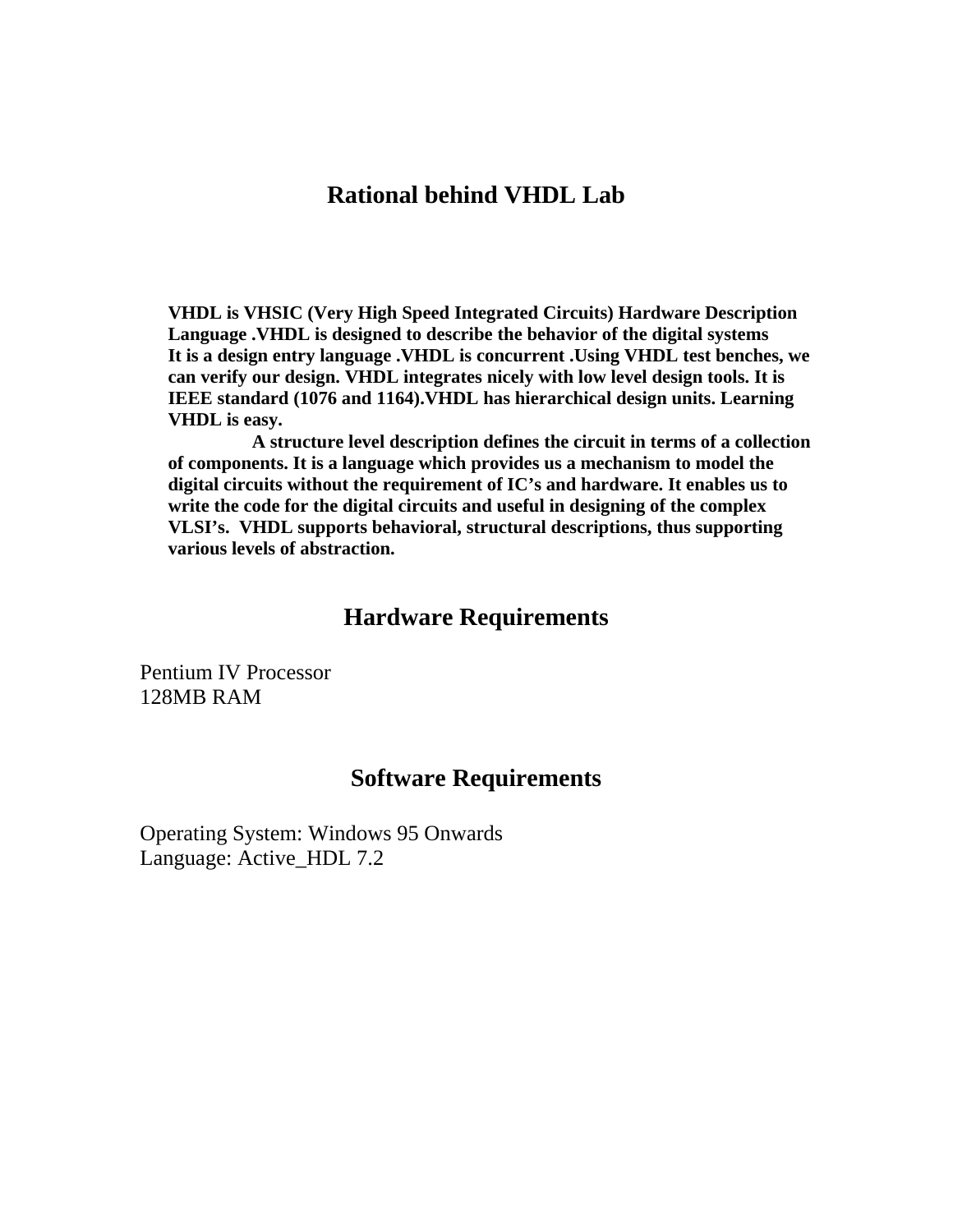## **An Introduction and Background**

VHDL is an acronym which stands for VHSIC Hardware Description Language. VHSIC is yet another acronym which stands for Very High Speed Integrated Circuits. If you can remember that, then you're off to a good start. The language has been known to be somewhat complicated, as its title. The acronym does have a purpose, though; it is supposed to capture the entire theme of the language, that is to describe hardware much the same way we use schematics.

VHDL can wear many hats. It is being used for documentation, verification, and synthesis of large digital designs. This is actually one of the key features of VHDL, since the same VHDL code can theoretically achieve all three of these goals, thus saving a lot of effort. In addition to being used for each of these purposes, VHDL can be used to take three different approaches to describing hardware. These three different approaches are the structural, data flow, and behavioral methods of hardware description. Most of the time a mixture of the three methods is employed. The following sections introduce you to the language by examining its use for each of these three methodologies. There are also certain guidelines that form an approach to using VHDL for synthesis, which is not addressed by this tutorial.

VHDL is a standard (VHDL-1076) developed by IEEE (Institute of Electrical and Electronics Engineers). The language has been through a few revisions, and you will come across this in the VHDL community. Currently, the most widely used version is the 1987 (std 1076-1987) version, sometimes referred to as VHDL'87, but also just VHDL. However, there is a newer revision of the language referred to as VHDL'93. VHDL'93 (adopted in 1994 of course) is fairly new and is still in the process of replacing VHDL'87.

# **Descriptions**

To make designs more understandable and maintainable, a design is typically decomposed into several blocks. These blocks are then connected together to form a complete design. Using the schematic capture approach to design, this might be done with a block diagram editor. Every portion of a VHDL design is considered a block. A VHDL design may be completely described in a single block, or it may be decomposed in several blocks. Each block in VHDL is analogous to an off-the-shelf part and is called an entity. The *entity* describes the interface to that block and a separate part associated with the entity describes how that block operates. The interface description is like a pin description in a data book, specifying the inputs and outputs to the block. The description of the operation of the part is like a schematic for the block. For the remainder of the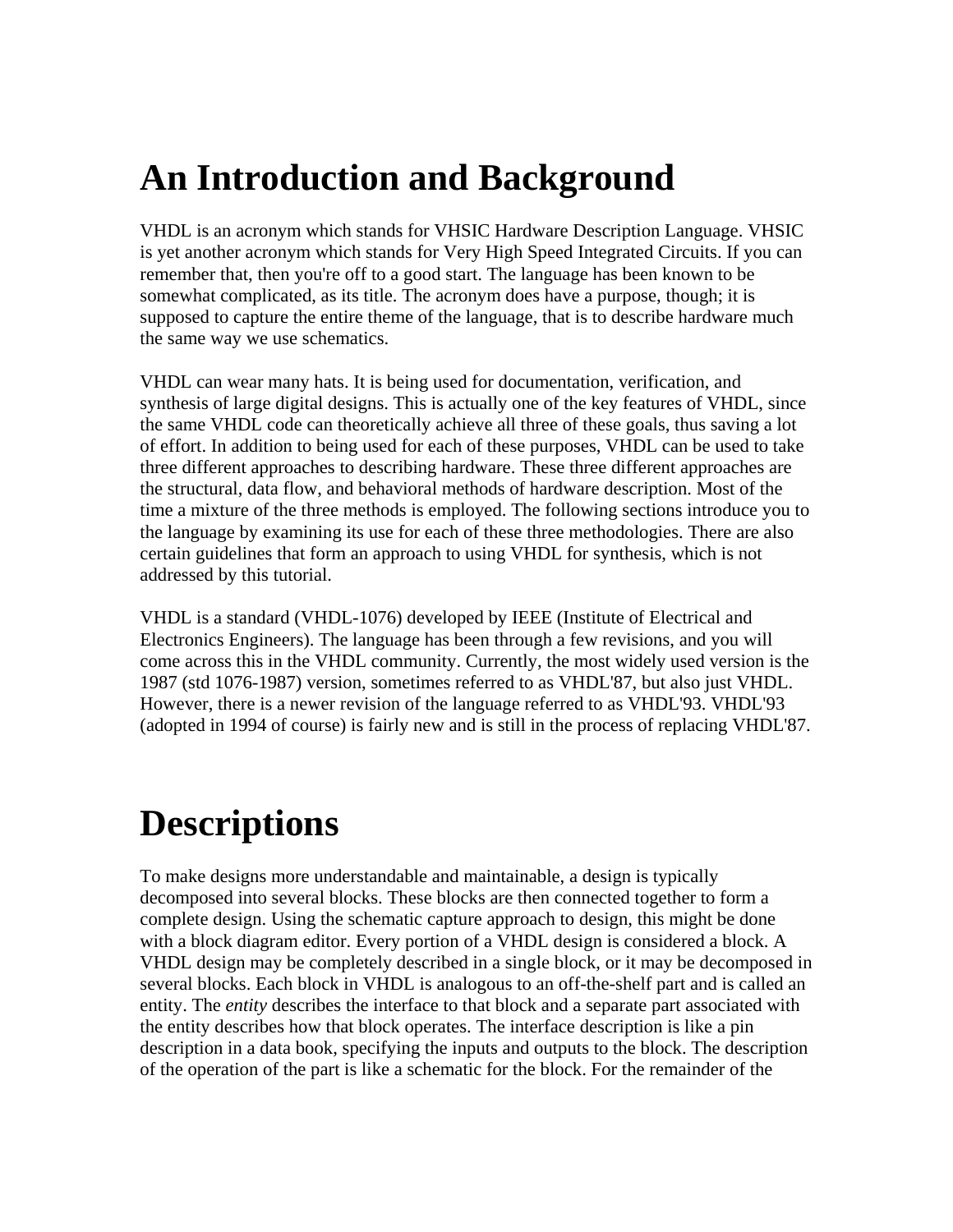tutorial we will refer to a block as a design, even though a complete design may be a collection of many blocks interconnected.

The following is an example of an *entity declaration* in VHDL.

```
entity latch is 
  port (s,r: in bit; 
         q,nq: out bit); 
end latch;
```
The first line indicates a definition of a new entity, whose name is *latch*. The last line marks the end of the definition. The lines in between, called the *port clause*, describe the interface to the design. The port clause contains a list of interface declarations. Each *interface declaration* defines one or more signals that are inputs or outputs to the design.

The second part of the description of the latch design is a description of how the design operates. This is defined by the architecture declaration. The following is an example of an *architecture declaration* for the latch entity.

```
architecture dataflow of latch is 
  signal q0 : bit := '0';signal nq0 : bit := '1';
begin 
  q0<=r nor nq0; 
  nq0<=s nor q0; 
  nq<=nq0; 
 q < = q0;
end dataflow;
```
The first line of the declaration indicates that this is the definition of a new architecture called *dataflow* and it belongs to the entity named latch. So this architecture describes the operation of the latch entity. The lines in between the begin and end describe the latch's operation..

### **Connecting Blocks**

Once we have defined the basic building blocks of our design using entities and their associated architectures, we can combine them together to form other designs. This section describes how to combine these blocks together in a structural description.

Let's specify the operation of the latch entity used in the previous section by connecting some previously defined entities. The entity declaration for the latch was:

```
entity latch is 
  port (s,r: in bit; 
        q,nq: out bit); 
end latch;
```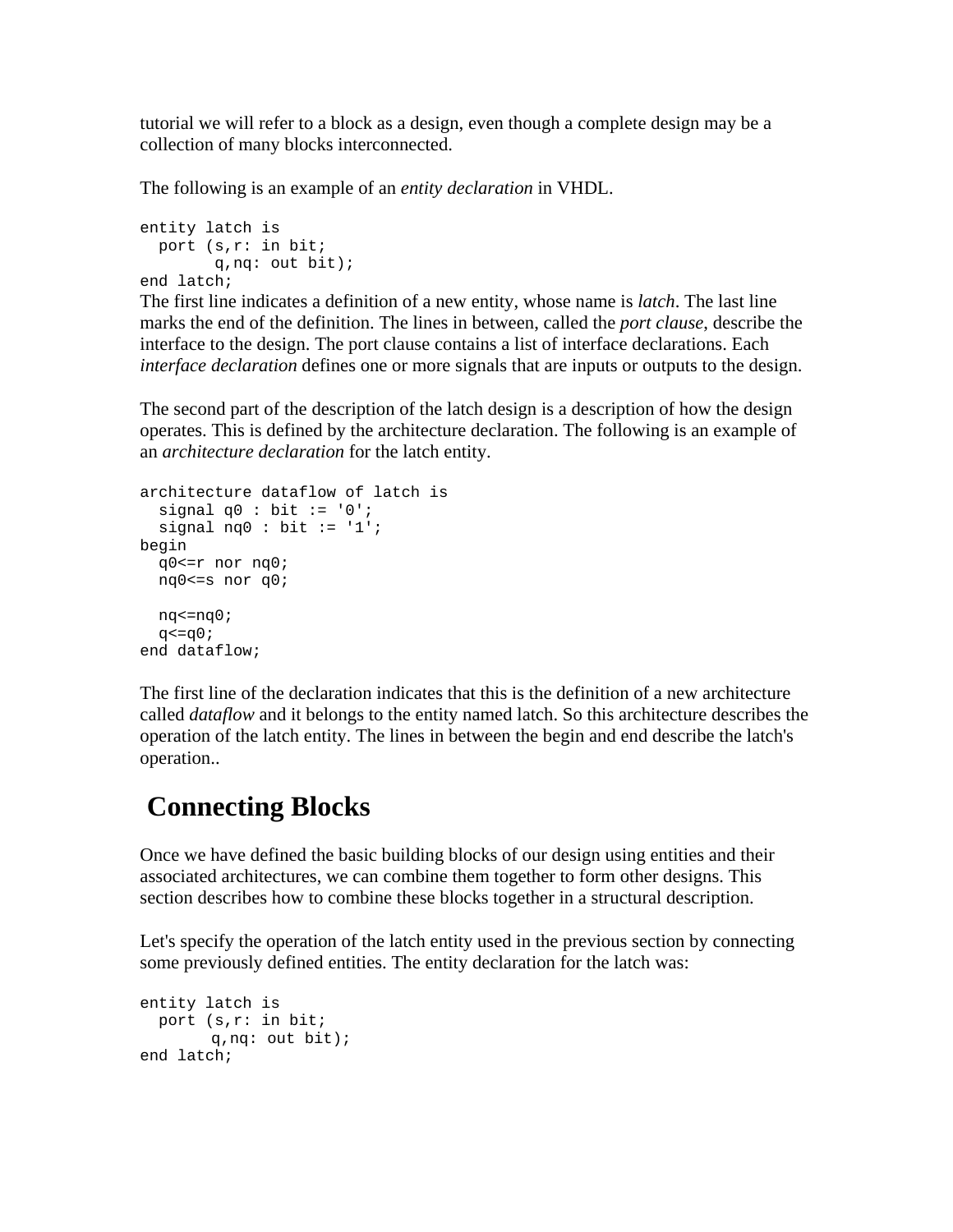We will declare an architecture different from the one in the last section that demonstrates the structural approach. To do so, we assume that an entity named *nor\_gate* has been defined that will be used in the design. The schematic for the latch might be



We can specify the same connections that occur in the schematic using VHDL with the following architecture declaration:

```
architecture structure of latch is 
   component nor_gate 
     port (a,b: in bit; 
           c: out bit); 
   end component; 
begin 
  n1: nor_gate 
    port map (r, nq, q);
  n2: nor_gate 
     port map (s,q,nq); 
end structure;
```
The lines between the first and the keyword *begin* are a *component declaration*. It describes the interface of the entity *nor\_gate* that we would like to use as a component in (or part of) this design. Between the *begin* and *end* keywords, the first two lines and second two lines define two *component instances*.

## **A First Example**

In the data flow approach, circuits are described by indicating how the inputs and outputs of built-in primitive components (ex. an *and* gate) are connected together. In other words we describe how signals (data) flow through the circuit. Let's look at the first example.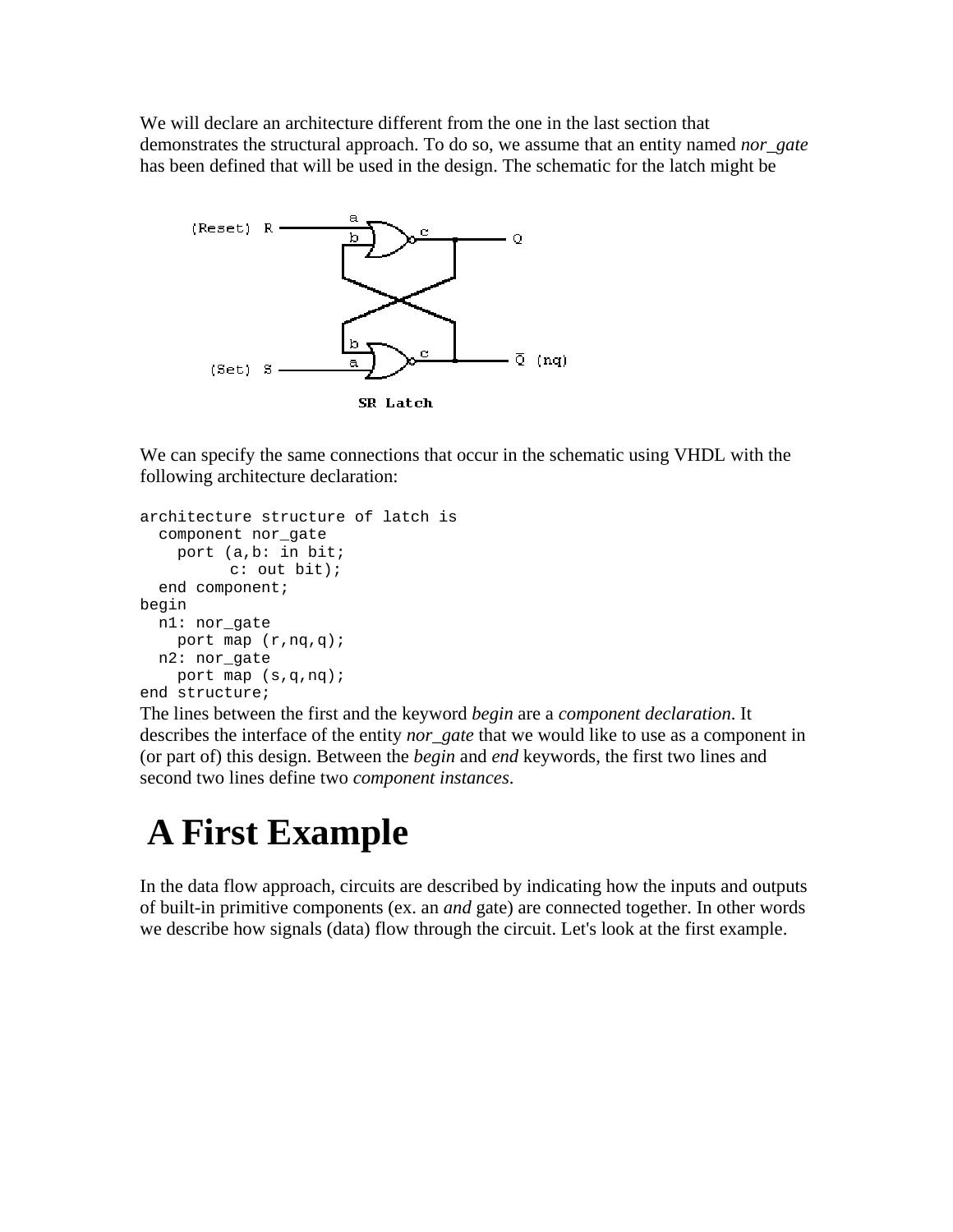Suppose we were to describe the following SR latch using VHDL as in the following



#### schematic.

We might build an entity like the one that follows.

```
entity latch is 
  port (s,r : in bit; 
         q,nq : out bit); 
end latch; 
architecture dataflow of latch is 
begin 
   q<=r nor nq; 
  nq<=s nor q; 
end dataflow;
```
As we saw in the last section, the entity describes the interface to the design. There are four signals *s*,*r*,*q*, and *nq* that are accessible externally to the design. Again we model the signals in our design with the VHDL data type *bit*, which can represent two level logic values. A signal assignment statement describes how data flows from the signals on the right side of the  $\leq$  operator to the signal on the left side. The right side of the  $\leq$ operator is called an expression..

### **How it Works**

The scheme used to model a VHDL design is called *discrete event time simulation*. When the value of a signal changes, we say an *event* has occurred on that signal. If data flows from signal A to signal B, and an event has occurred on signal A (i.e. A's value changes), then we need to determine the possibly new value of B. This is the foundation of the discrete event time simulation. The values of signals are only updated when certain events occur and events occur at discrete instances of time.

The following is a schematic version of the SR latch.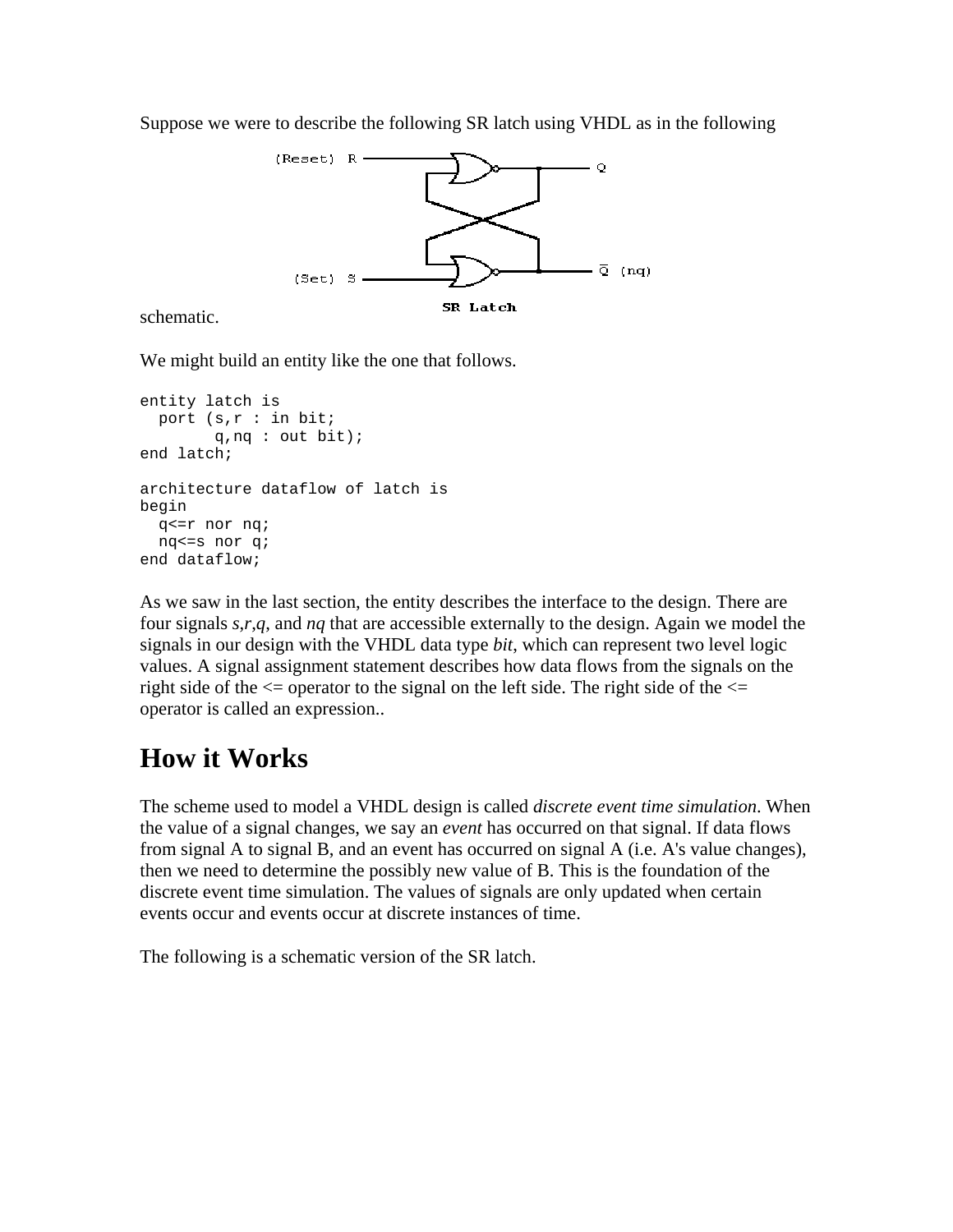

The internal

operation of the latch was essentially captured using the following two statements.

```
q<=r nor nq; 
nq<=s nor q;
```
Since data flows from *r* and *nq* to *q*, we say that *q* depends on *r* and *nq*. In general, given any signal assignment statement, the signal on the left side of the  $\leq$  operator depends on all the signals appearing on the right side. to update *q*.

## **Other Types**

In the previous sections all of the signals in the examples have been of the type bit. VHDL provides several other types, some of which are described here. Often times we use several bit signals together to represent a binary number in a design. VHDL provides a mechanism for defining new types which represent a collection of several data items of the same type. These kinds of types are called *arrays*. There is a predefined array type called *bit\_vector* which represents a collection of bits. The following example demonstrates how the bit\_vector type can be used to define a 1-to-4-line demultiplexer. entity demux is

```
port (e: in bit_vector (3 downto 0); -- enables for each output
       s: in bit_vector (1 downto 0); -- select signals
       d: out bit vector (3 downto 0)); -- four output signals
end demux; 
architecture rtl of demux is 
 signal t : bit\_vector(3 down to 0); -- an internal signal
begin 
 t(3) \le s(1) and s(0);
 t(2) \leq s(1) and not s(0);
 t(1) <=not s(1) and s(0);
 t(0) <=not s(1) and not s(0);
 d \leq e and t;
end rtl;
```
## **Other Operators**

The previous sectioned mentioned a few different types that are available in VHDL. There are also several built-in operators that can be used with those types. This section mentions some of these.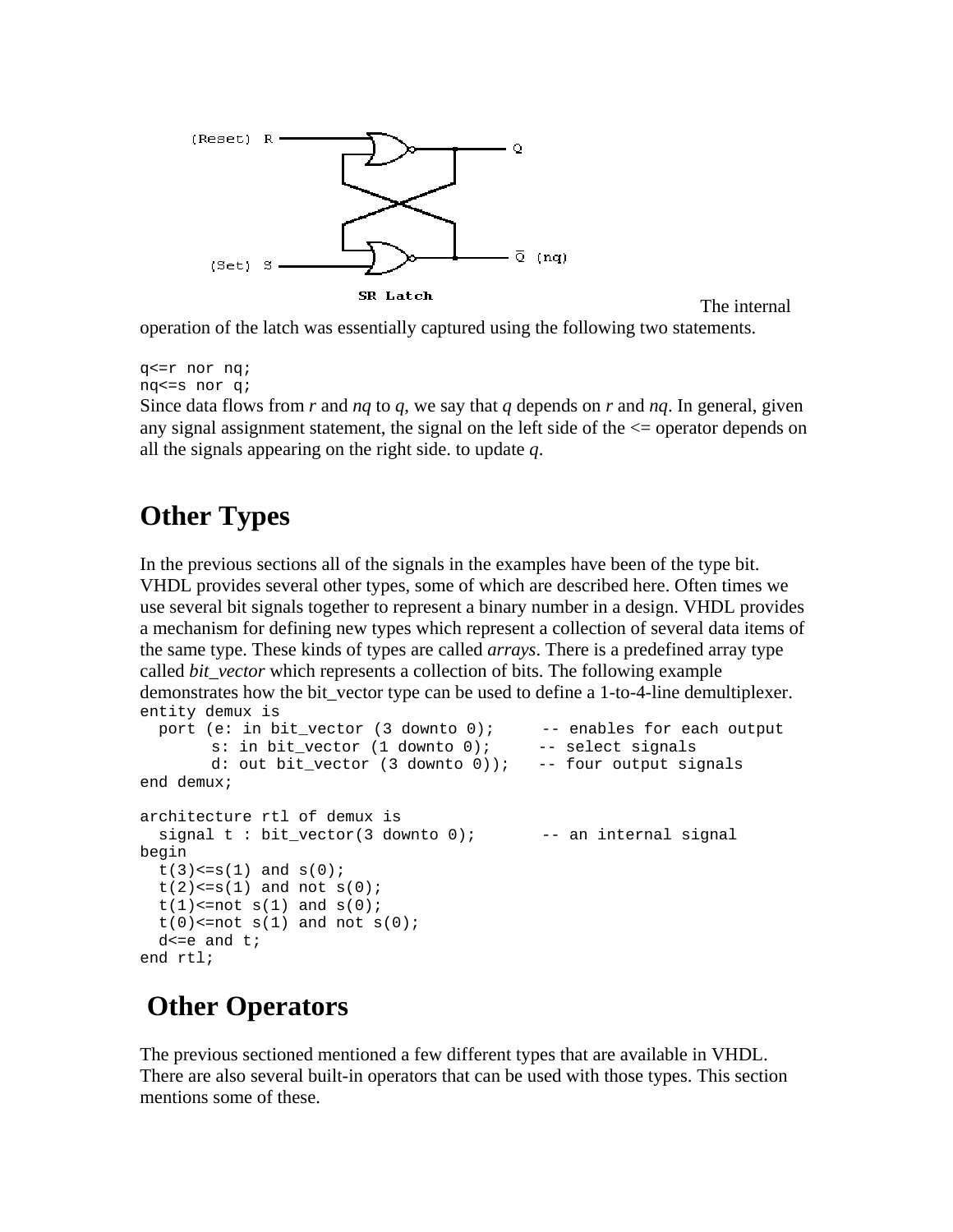The logical operators NOT, AND, OR, NAND, NOR, and XOR can be used with any bit type or bit\_vector. When used as operators on bits they have their usual meaning. When used with bit\_vectors, the bit\_vectors must have the same number of elements, and the operation is performed bitwise. For example, "00101001" xor "11100101" results in "11001100".

The typical algebraic operators are available for integers, such as  $+,-$ ,  $*$  (multilication), and / (division). Although these operations are not built-in for bit vectors, they are often provided in libraries that come with your VHDL software. They are used with bit\_vectors by interpreting them as a binary representation of integers, which may be added, subtracted, multiplied, or divided.

Also predefined are the normal relational operators. They are  $=$ ,  $/=$ ,  $\lt$ ,  $\lt$  $=$ ,  $>$  and  $>$ = and have their usual meanings  $\ell$  denotes the not equal operator). The result of all these operators is a boolean value (TRUE or FALSE). The arguments to the  $=$  and  $/=$  operators may be of any type. The arguments of the  $\lt$ ,  $\lt$  =,  $>$  and  $\gt$  = operators may be any scalar type (integer, real, and physical types) or the bit\_vector type. If the arguments are bit vectors, then the arguments must be the same length and the result is TRUE only if the relation is true for each corresponding element of the array arguments.

The & operator is a built-in VHDL operator that performs the concatenation of bit vectors. For example, with the following declarations:

```
signal a: bit_vector (1 to 4); 
signal b: bit_vector (1 to 8);
```
The following statement would connect *a* to the right half of *b* and make the left half of *b* constant '0'. b<="0000" & a;

The & appends the *a* to the end of the "0000" to form a result that contains 8 bits.

## **The Process Statement**

The behavioral approach to modeling hardware components is different from the other two methods in that it does not necessarily in any way reflect how the design is implemented. It is basically the black box approach to modeling. It accurately models what happens on the inputs and outputs of the black box, but what is inside the box (how it works) is irrelevant.

Behavioral descriptions are supported with the process statement. The process statement can appear in the body of an architecture declaration just as the signal assignment statement does. The contents of the process statement can include sequential statements like those found in software programming languages. These statements are used to compute the outputs of the process from its inputs. Sequential statements are often more powerful, but sometimes have no direct correspondence to a hardware implementation.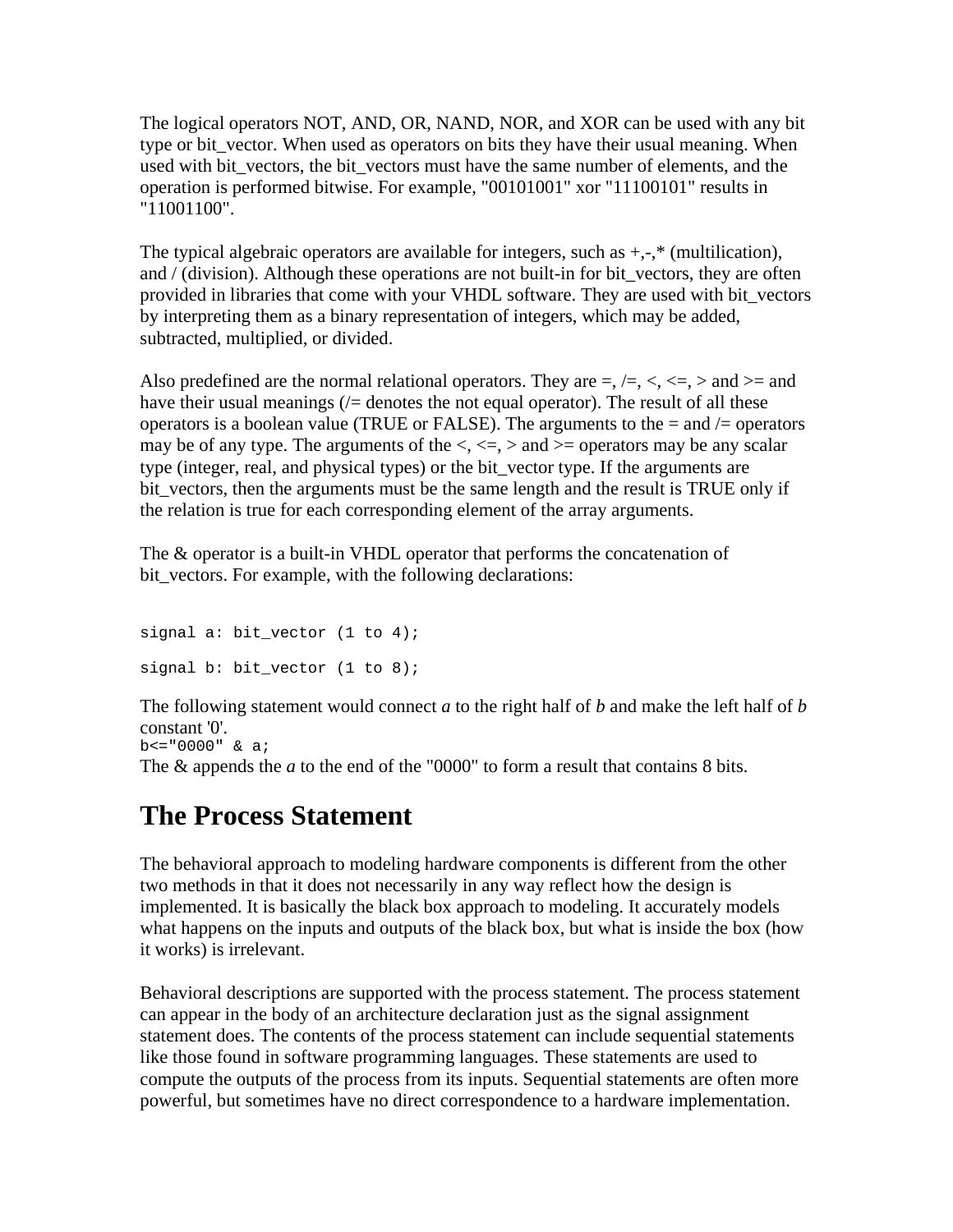The process statement can also contain signal assignments in order to specify the outputs of the process.

Our first example of the process statement is trivial and would not normally be done in a process statement. However, it allows us to examine the process statement without learning any sequential statements first.

```
compute_xor: process (b,c) 
begin 
   a<=b xor c; 
end process; 
The first part 
compute_xor:
```
is used to name the process. Next is the keyword *process* that starts the definition of a process. Following that is a list of signals in parenthesis, called the *sensitivity list*. The signal sensitivity list is used to specify which signals should cause the process to be reevaluated. Whenever any event occurs on one of the signals in the sensitivity list, the process is re-evaluated. A process is evaluated by performing each statement that it contains. These statements (the body of the process) appear between the *begin* and *end* keywords.

## **Using Variables**

There are two major kinds of objects used to hold data. The first kind, used mostly in structural and data flow descriptions, is the signal. The second, which can only be used in processes is called a variable. A variable behaves like you would expect in a software programming language, which is much different than the behavior of a signal.

Although variables represent data like the signal, they do not have or cause events and are modified differently. Variables are modified with the variable assignment. For example,

 $a:=b;$ 

assigns the value of *b* to *a*. The value is simply copied to *a* immediately. Since variables may only be used in processes, the assignment statement may only appear in a process. The assignment is performed when the process is executed, as explained in the last section.

The following example shows how a variable is used in a process.

```
count: process (x) 
  variable cnt : integer := -1;begin 
  cnt:=cnt+1; 
end process;
```
Variable declarations appear before the *begin* keyword of a process statement as in the example. The *variable declaration* is the same as the signal declaration except the key word *variable* is used instead of *signal*. The declaration in this example includes an optional part, which specifies the initial value of the variable, when a simulation begins.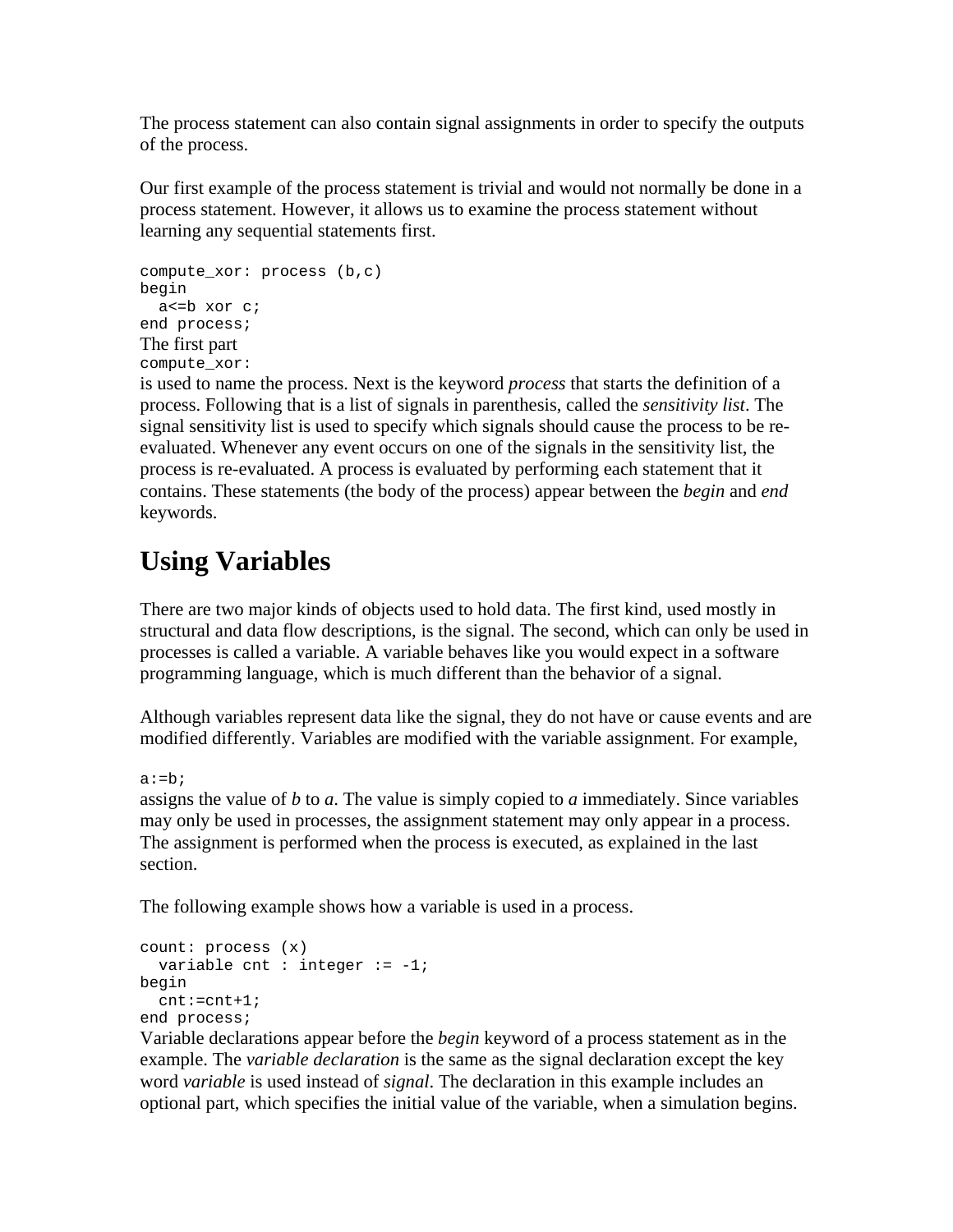The initialization part is included by adding the  $:=$  and some constant expression after the type part of the declaration. This initialization part may also be included in signal declarations. The variable *cnt* is declared to be of the type integer. The integer type represents negative and positive integer values.

## **Sequential Statements**

There are several statements that may only be used in the body of a process. These statements are called *sequential statements* because they are executed sequentially. That is, one after the other as they appear in the design from the top of the process body to the bottom. In this section we will examine some of these statements.

The first example illustrates the *if* statement and a common use of the VHDL *attribute*.

```
count: process (x) 
  variable cnt : integer := 0 ;
begin 
   if (x='1' and x'last_value='0') then 
     cnt:=cnt+1; 
   end if; 
end process;
```
This if statement has two main parts, the condition and the statement body. A *condition* is any boolean expression (an expression that evaluates to TRUE and FALSE, such as expressions using relational operators). The condition in the example uses the attribute *last\_value*, which is used to determine the last value that a signal had.

The execution of the if statement begins by evaluating the condition. If the condition evaluates to the value TRUE then the statements in the statement body will be executed. Otherwise, execution will continue after the *end if* and the statement body of the if statement is skipped. Thus, the assignment statement in this example is executed every time there is a rising edge on the signal *x*, counting the number of rising edges.

An example of another common form of the if statement is

```
... 
if (inc='1') then 
  cnt:=cnt+1; 
else 
  cnt:=cnt-1; 
end if;
```
...

This form has two statement bodies. If the condition is TRUE, the first list of statements is executed (between the *then* and the *else*) and the second list of statements (between the *else* and the *end if*) is not. Otherwise, the second statement list is executed and the first is not. Thus, this example will increment *cnt* if *inc* is '1' and decrement it otherwise.

The last statement we will look at is the *loop statement*. We will explain just one form of the loop statement, often called a *for statement*. The for statement is used to execute a list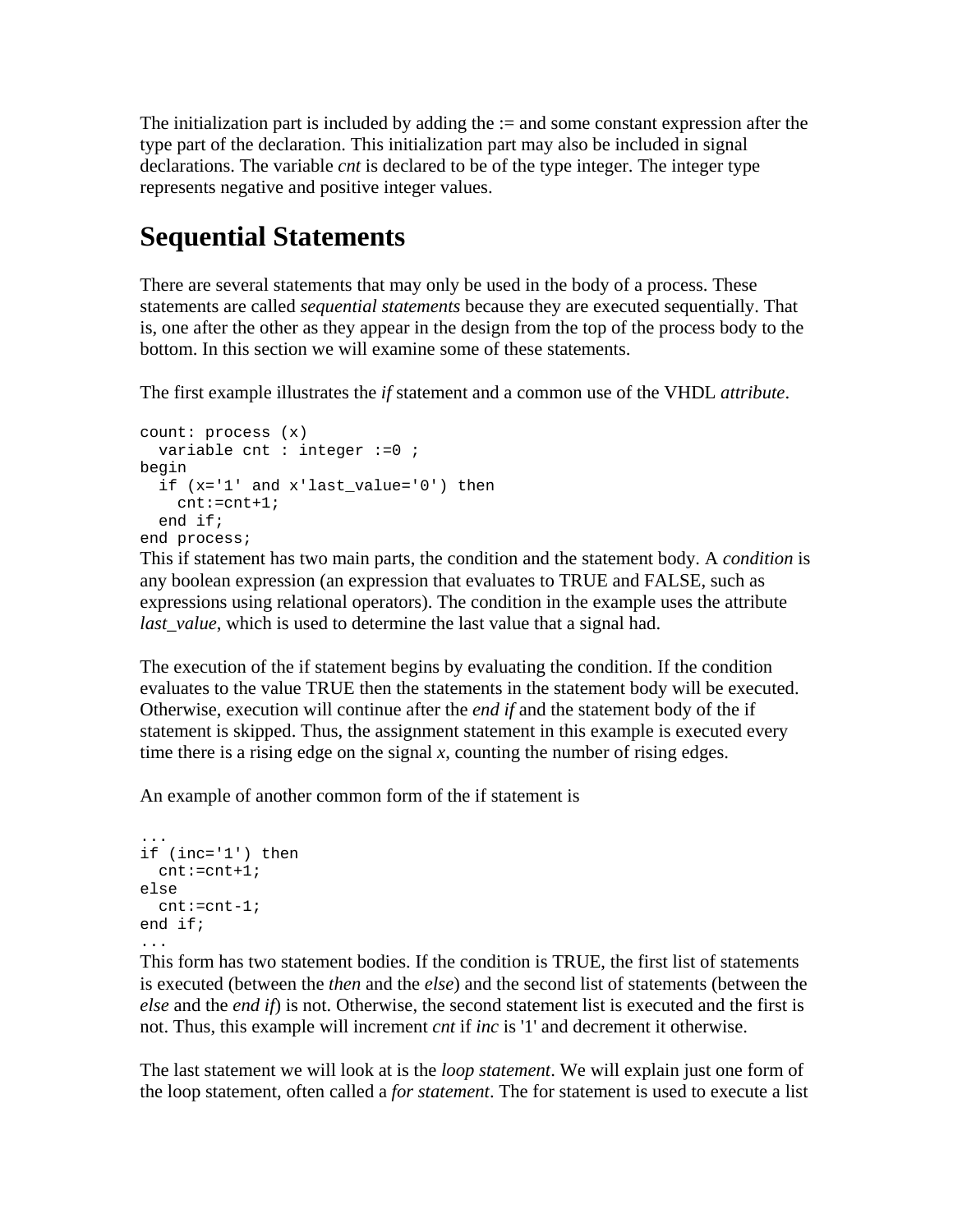of statements several times. The following example uses a loop statement to compute the even parity of a bit vector.

```
signal x : bit vector (7 down to 0);... 
process (x) 
  variable p : bit; 
begin 
 p := '0' for i in 7 downto 0 loop 
    p:=p x or x(i); end loop; 
end process;
```
The signal *x* is an 8 bit signal representing a byte. The variable *p* is used to compute the parity of this byte. The first part of the for loop *i in 7 downto 0* is called the *parameter specification.* It specifies how many times the loop body will be executed and creates a temporary variable. It begins with the name of the temporary variable that will be created, in this case it is *i*. This is followed by the key word *in* and then a range of values as we have seen before. The body of the loop is executed once for every value in the range specified. The value of the temporary variable is assigned one of the values in the range each time the loop body is executed. In this example, the assignment will be executed first with i=7 then again with i=6, and again with i=5, and so on down to 0. This loop statement behaves the same as the following statements.

```
p := '0';
p:=p x or x(7);p:=p x or x(6);p:=p xor x(5);
p:=p x or x(4);p:=p x or x(3);p:=p x or x(2);p:=p x or x(1);p:=p xor x(0);
```
### **Signals and Processes**

This section is short, but contains important information about the use of signals in the process statement. The issue of concern is to avoid confusion about the difference between how a signal assignment and variable assignment behave in the process statement. Remember a signal assignment, if anything, merely schedules an event to occur on a signal and does not have an immediate effect. When a process is resumed, it executes from top to bottom and no events are processed until after the process is complete. This means, if an event is scheduled on a signal during the execution of a process, that event can be processed after the process has completed at the earliest. Let's examine an example of this behavior. In the following process two events are scheduled on signals *x* and *z*.

```
... 
signal x,y,z : bit;
... 
process (y) 
begin
```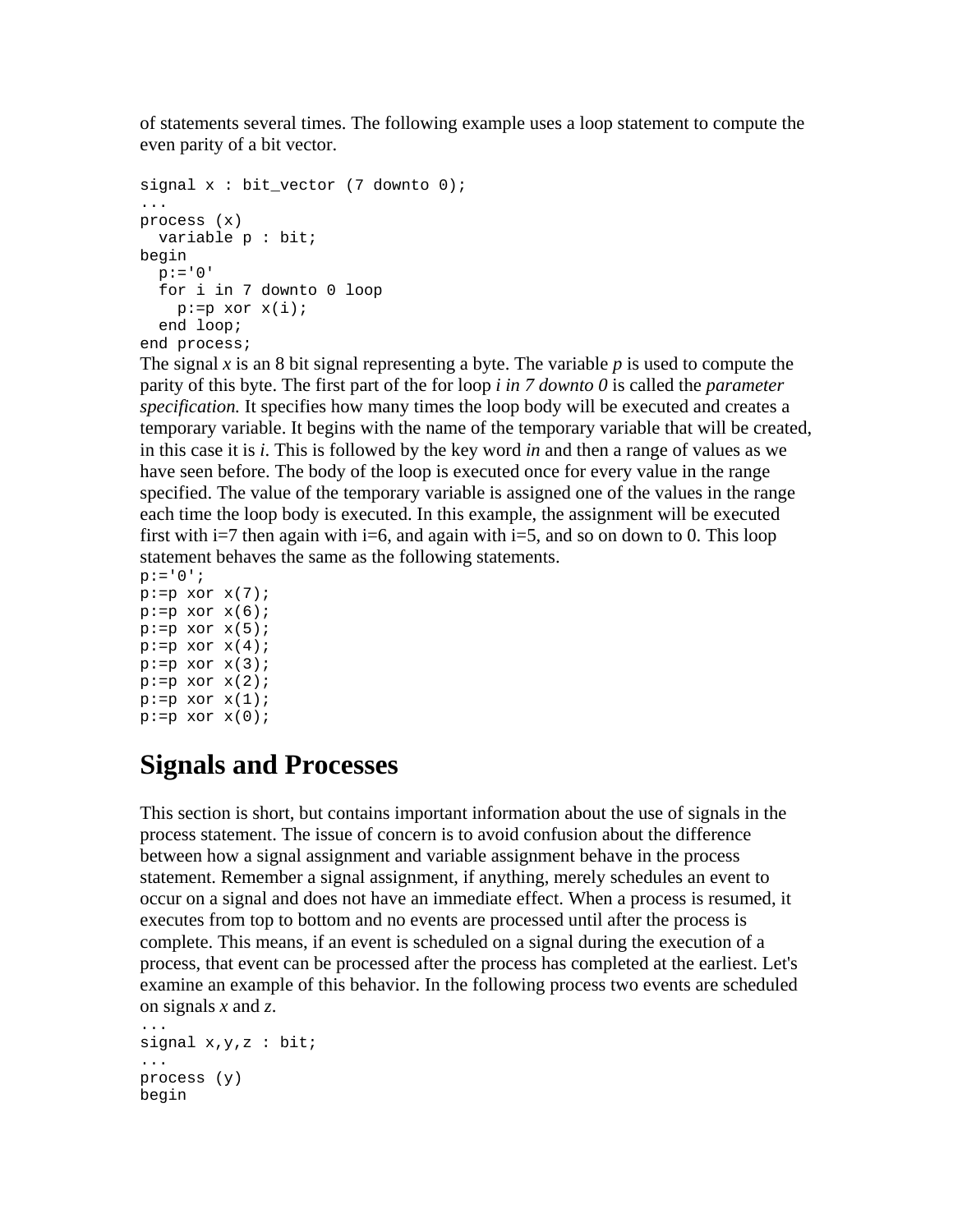```
x \le y; z<=not x; 
end process; 
If the signal y changes then an event will be scheduled on x to make it the same as y.
```
This is pointed out because this is not necessarily the intuitive behavior and because variables operate differently. For example, in

```
process (y) 
variable x,z : bit; 
begin 
 x:=y; z:=not x; 
end process;
```
The value of the variable *z* would be the opposite of the value of *y* because the value of the variable *x* is changed immediately.

## **Program Output**

.

In most programming languages there is a mechanism for printing text on the monitor and getting input from the user through the keyboard. Even though your simulator will let you monitor the value of signals and variables in your design, it is also nice to be able to output certain information during simulation. It is not provided as a language feature in VHDL, but rather as a standard library that comes with every VHDL language system. In VHDL, common code can be put in a separate file to be used by many designs. This common code is called a library. In order to use the library that provides input and output capabilities you must add the statement

```
use textio.all;
```
immediately before every architecture that uses input and output. The name of the library is textio and this statement indicates that you wish to use everything or all of the textio library. Once you have done that, you may use any of the features discussed in this section. Note that although it is not part of the language, the library is **standard** and will be the same regardless of the VHDL tools you are using.

```
use textio.all; 
architecture behavior of check is 
begin 
  process (x) 
     variable s : line; 
     variable cnt : integer:=0; 
  begin 
     if (x='1' and x'last_value='0') then 
       cnt:=cnt+1; 
       if (cnt>MAX_COUNT) then 
         write(s,"Counter overflow - "); 
         write(s,cnt); 
         writeline(output,s); 
       end if; 
     end if; 
   end process;
```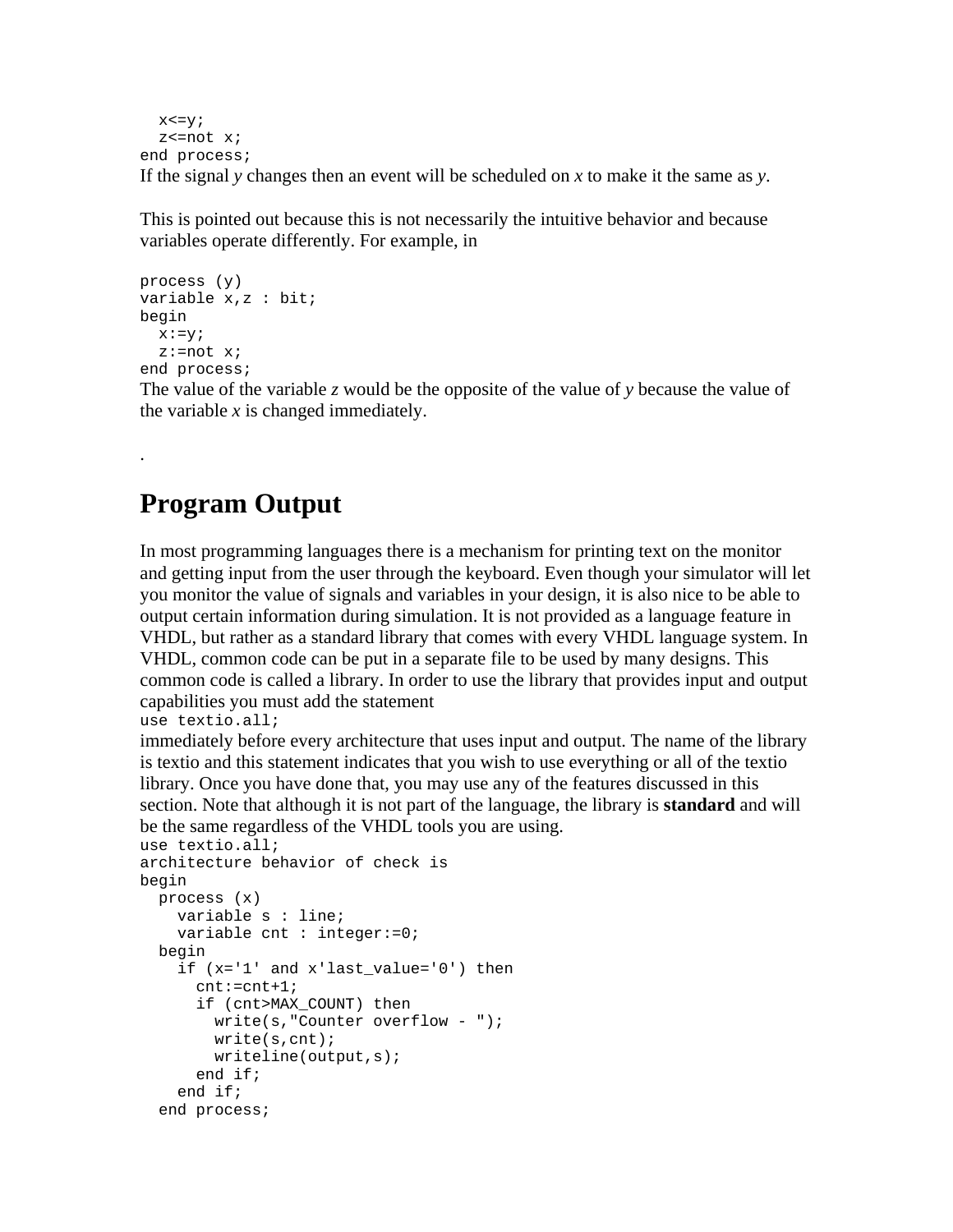#### end behavior;

The *write* function is used to append text information at the end of a line variable which is empty when the simulator is initialized. The function takes two arguments, the first is the name of the line to append to, and the second is the information to be appended. In the example, *s* is set to "Counter overflow - ", and then the current value of *cnt* is converted to text and added to the end of that. The *writeline* function outputs the current value of a line to the monitor, and empties the line for re-use. The first argument of the writeline function just indicates that the text should be output to the screen. If MAX\_COUNT were a constant equal to 15 and more than 15 rising edges occur on the signal *x*, then the message Counter overflow - 16 would be printed on the screen.

The write statement can also be used to append constant values and the value of variables and signals of the types bit, bit\_vector, time, integer, and real. Keyboard input is more complex than output, and is not discussed in this tutorial.

```
 Design all the gates using VHDL.
  ----------------------------------------- 
                           --- OR gate 
  ----------------------------------------- 
Library ieee; 
use ieee.std logic 1164.all;
-------------------------------------- 
entity OR_ent is 
port( x: in std_logic; 
       y: in std_logic; 
        F: out std_logic 
); 
end OR_ent; 
--------------------------------------- 
architecture OR_arch of OR_ent is 
begin 
     process(x, y) 
     begin 
         -- compare to truth table 
        if ((x='0')) and (y='0')) then
            F \leq 0';
         else 
           F \leq 1';
         end if; 
     end process; 
end OR_arch; 
architecture OR_beh of OR_ent is 
begin
```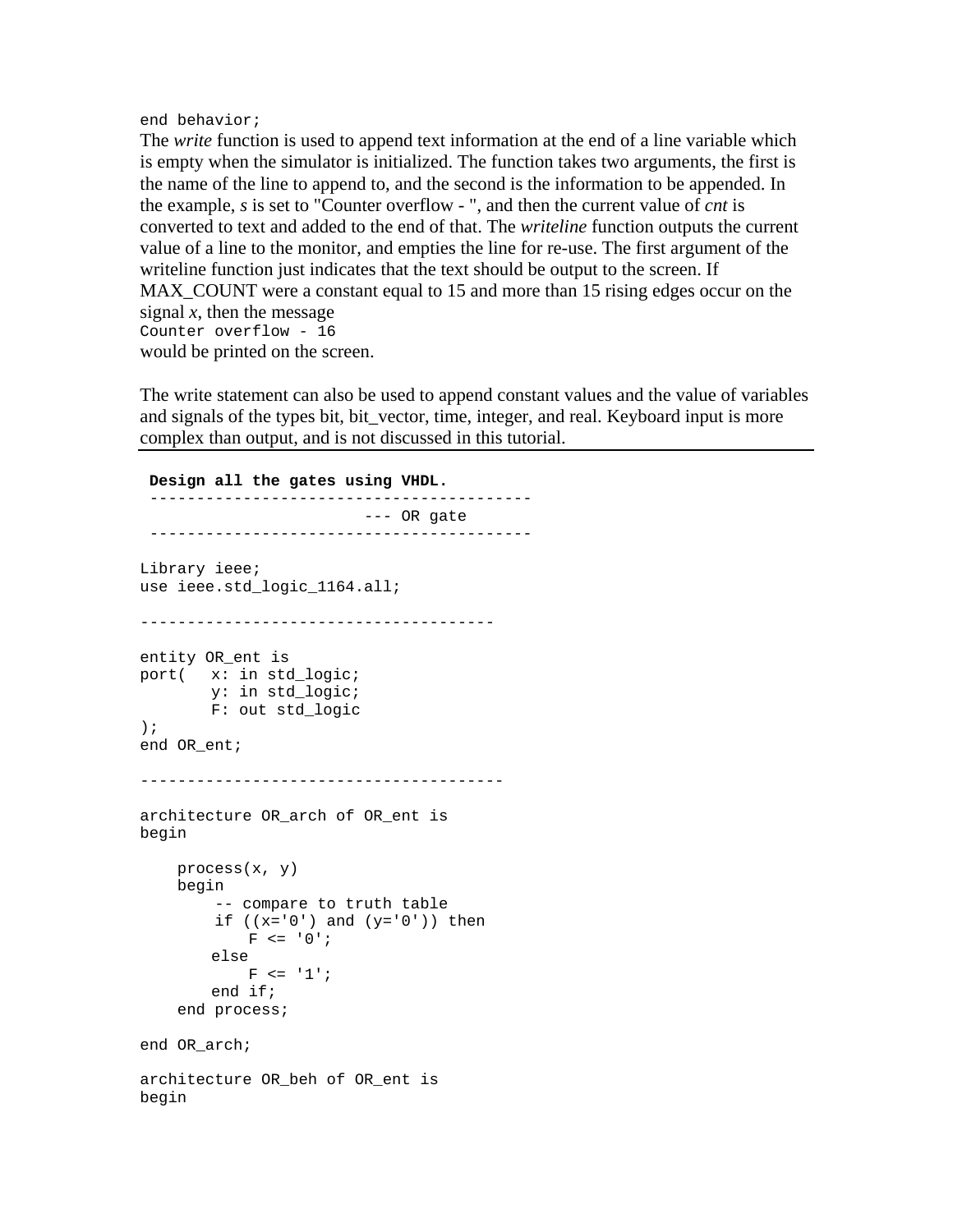```
F \leq x or y;
```
end OR\_beh;

```
Waveform Editor 8 *
                                                                                  \Boxo\mathbf{x}File Edit Search View Design Simulation Waveform Tools Help
                                                                                         \overline{\textbf{K}}\begin{picture}(150,10) \put(0,0){\line(1,0){10}} \put(15,0){\line(1,0){10}} \put(15,0){\line(1,0){10}} \put(15,0){\line(1,0){10}} \put(15,0){\line(1,0){10}} \put(15,0){\line(1,0){10}} \put(15,0){\line(1,0){10}} \put(15,0){\line(1,0){10}} \put(15,0){\line(1,0){10}} \put(15,0){\line(1,0){10}} \put(15,0){\line(1,0){10}} \put(15,0){\line(°™ № 無
                                                       QQQQi = 10 + 10 + 20 + 10nsName
                      Value Stimulator
                                                                               40.28.4 ns
                                                                                        \mathbb AD - X\overline{1}Clock
   D - y\overline{\mathbf{0}}Clock
   -0 F
                      \blacksquare| \bullet | \bullet | \circ |Enters the select mode.
 ------------------------------------------------- 
                                    -- AND gate 
---------------------------------------------------------- 
library ieee; 
use ieee.std_logic_1164.all; 
-------------------------------------------------- 
entity AND_ent is 
port( x: in std_logic; 
             y: in std_logic; 
            F: out std_logic 
); 
end AND_ent; 
-------------------------------------------------- 
architecture behav1 of AND_ent is 
begin 
       process(x, y) 
       begin 
             -- compare to truth table 
            if ((x='1') and (y='1')) then
                  F \leq -1';
             else 
                  F \leq 0';
             end if; 
       end process; 
end behav1; 
architecture behav2 of AND_ent is 
begin 
     F \le x and y;
end behav2; 
 --------------------------------------------------
```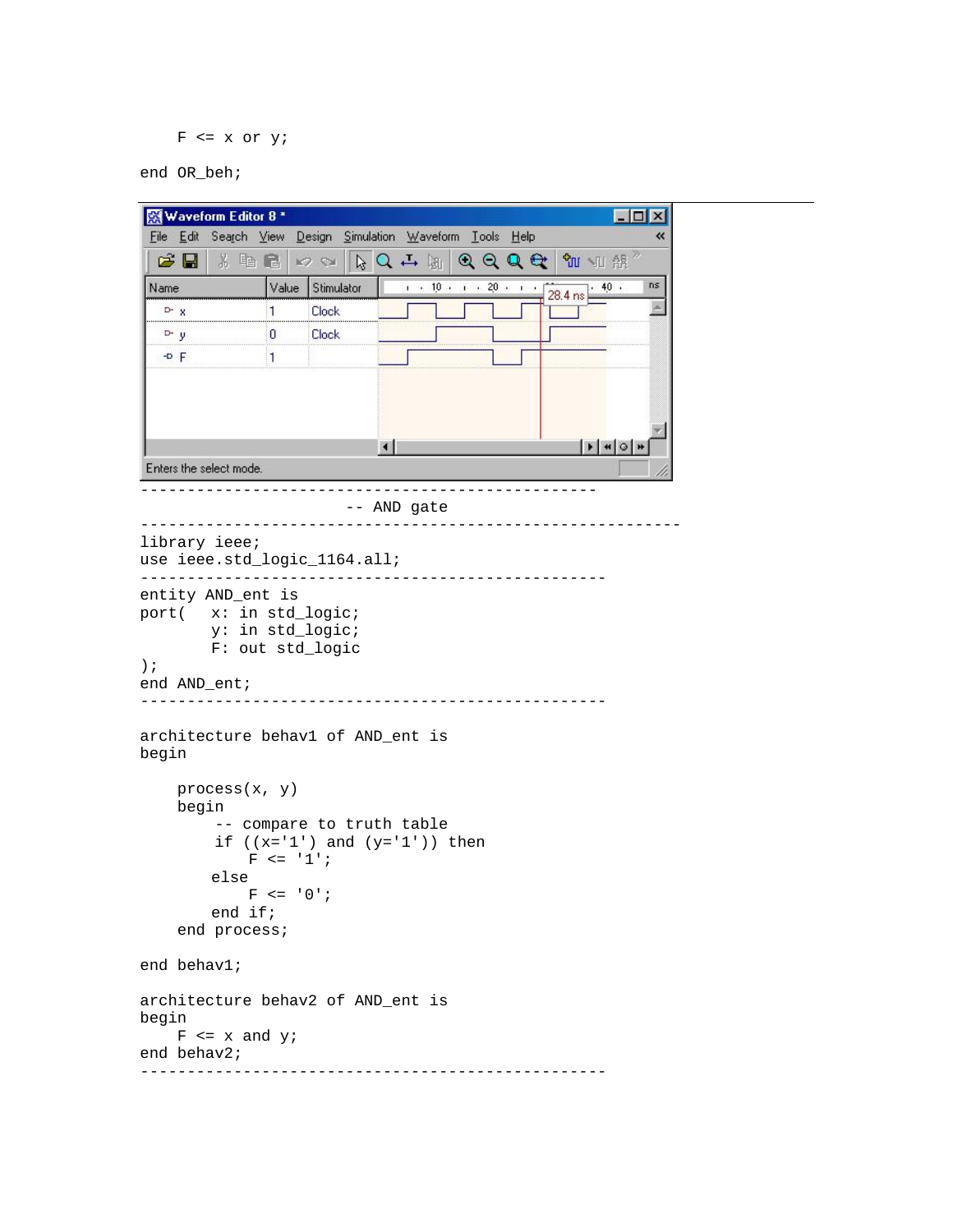|                    | Waveform Editor 4 *                                    |                  |              |                            |                     |                                            |       |    |
|--------------------|--------------------------------------------------------|------------------|--------------|----------------------------|---------------------|--------------------------------------------|-------|----|
| File               | Edit Search View Design Simulation Waveform Tools Help |                  |              |                            |                     |                                            |       | «  |
| ۱.                 | X<br>4B <sup></sup><br>€                               |                  | $\mathbb{Z}$ | $Q \nightharpoonup$<br>圆   | $\odot$<br>$\Theta$ |                                            | ℃ ™ ℃ |    |
| Name               | Value                                                  |                  | Stimulator   | 10.4<br>$\mathbf{I}$<br>v. |                     | $\frac{1}{1}$ 20 $\cdot$ 1 $\cdot$ 28.3 ns | .40.  | ns |
| $D^2$ $X$          |                                                        | <b>Clock</b>     |              |                            |                     |                                            |       |    |
| D-<br>$\mathbf{v}$ | n                                                      | <br><b>Clock</b> |              |                            |                     |                                            |       |    |
| $-0$ F             | Ω                                                      |                  |              |                            |                     |                                            |       |    |
|                    |                                                        |                  |              |                            |                     |                                            |       |    |
|                    |                                                        |                  |              |                            |                     |                                            |       |    |
|                    |                                                        |                  |              |                            |                     |                                            |       |    |
|                    |                                                        |                  |              |                            |                     |                                            |       |    |
| Ready              |                                                        |                  |              |                            |                     |                                            |       |    |

-------------------------------------- -- XOR gate ------------------------------------- library ieee; use ieee.std\_logic\_1164.all; ------------------------------------- entity XOR\_ent is port( x: in std\_logic; y: in std\_logic; F: out std\_logic ); end XOR\_ent; ------------------------------------- architecture behv1 of XOR\_ent is begin process(x, y) begin -- compare to truth table if (x/=y) then  $F \leq -1$ ; else  $F \leq 0$ '; end if; end process; end behv1; architecture behv2 of XOR\_ent is begin  $F$  <= x xor y; end behv2;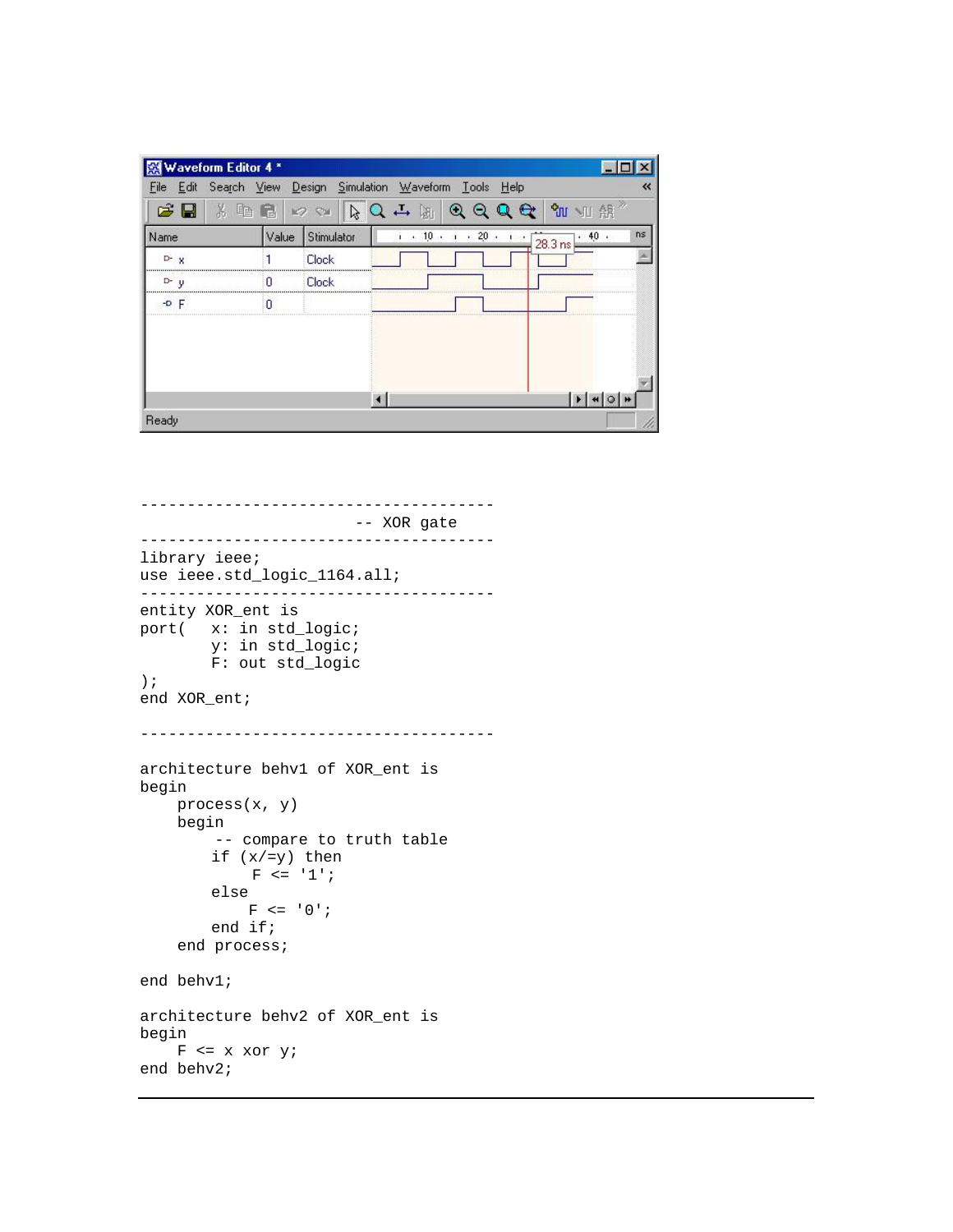| 图 Waveform Editor 3 *                                                                                                                        |                          |                                                           |                  |                            |  |                   |                    |    |
|----------------------------------------------------------------------------------------------------------------------------------------------|--------------------------|-----------------------------------------------------------|------------------|----------------------------|--|-------------------|--------------------|----|
| File Edit Search View Design Simulation Waveform Tools Help                                                                                  |                          |                                                           |                  |                            |  |                   |                    |    |
| C H<br>3. 电量                                                                                                                                 |                          | K2 SM                                                     | ないも 圏 のののは さん 調整 |                            |  |                   | $\pm \mathbb{I}$   |    |
| Name                                                                                                                                         | Value                    | Stimulator                                                |                  | <b>1</b> 10 cm 1 20 cm 1 c |  | $28.3 \text{ ns}$ | $\cdot$ 40 $\cdot$ | ns |
| $D - X$                                                                                                                                      | 1                        | <b>Clock</b>                                              |                  |                            |  |                   |                    |    |
| D- U                                                                                                                                         | 0.                       | <b>Clock</b>                                              |                  |                            |  |                   |                    |    |
| $-0$ F                                                                                                                                       | 1                        |                                                           |                  |                            |  |                   |                    |    |
|                                                                                                                                              |                          |                                                           |                  |                            |  |                   |                    |    |
|                                                                                                                                              |                          |                                                           |                  |                            |  |                   | $ A $ $\cup$       |    |
| Ready                                                                                                                                        |                          |                                                           |                  |                            |  |                   |                    |    |
|                                                                                                                                              |                          |                                                           |                  | -- NOR gate                |  |                   |                    |    |
| use ieee.std_logic_1164.all;<br>entity NOR_ent is<br>port( x: in std_logic;<br>y: in std_logic;<br>F: out std_logic<br>$)$ ;<br>end NOR_ent; |                          |                                                           |                  |                            |  |                   |                    |    |
| architecture behv1 of NOR_ent is<br>begin                                                                                                    |                          |                                                           |                  |                            |  |                   |                    |    |
| process(x, y)<br>begin<br>else<br>end if;<br>end process;                                                                                    | $F \le 1$<br>$F \le 0$ ; | -- compare to truth table<br>if $(x=0'$ and $y=0'$ ) then |                  |                            |  |                   |                    |    |
| end behv1;                                                                                                                                   |                          |                                                           |                  |                            |  |                   |                    |    |
| architecture behv2 of NOR_ent is<br>begin                                                                                                    |                          |                                                           |                  |                            |  |                   |                    |    |
| $F \le x$ nor $yi$                                                                                                                           |                          |                                                           |                  |                            |  |                   |                    |    |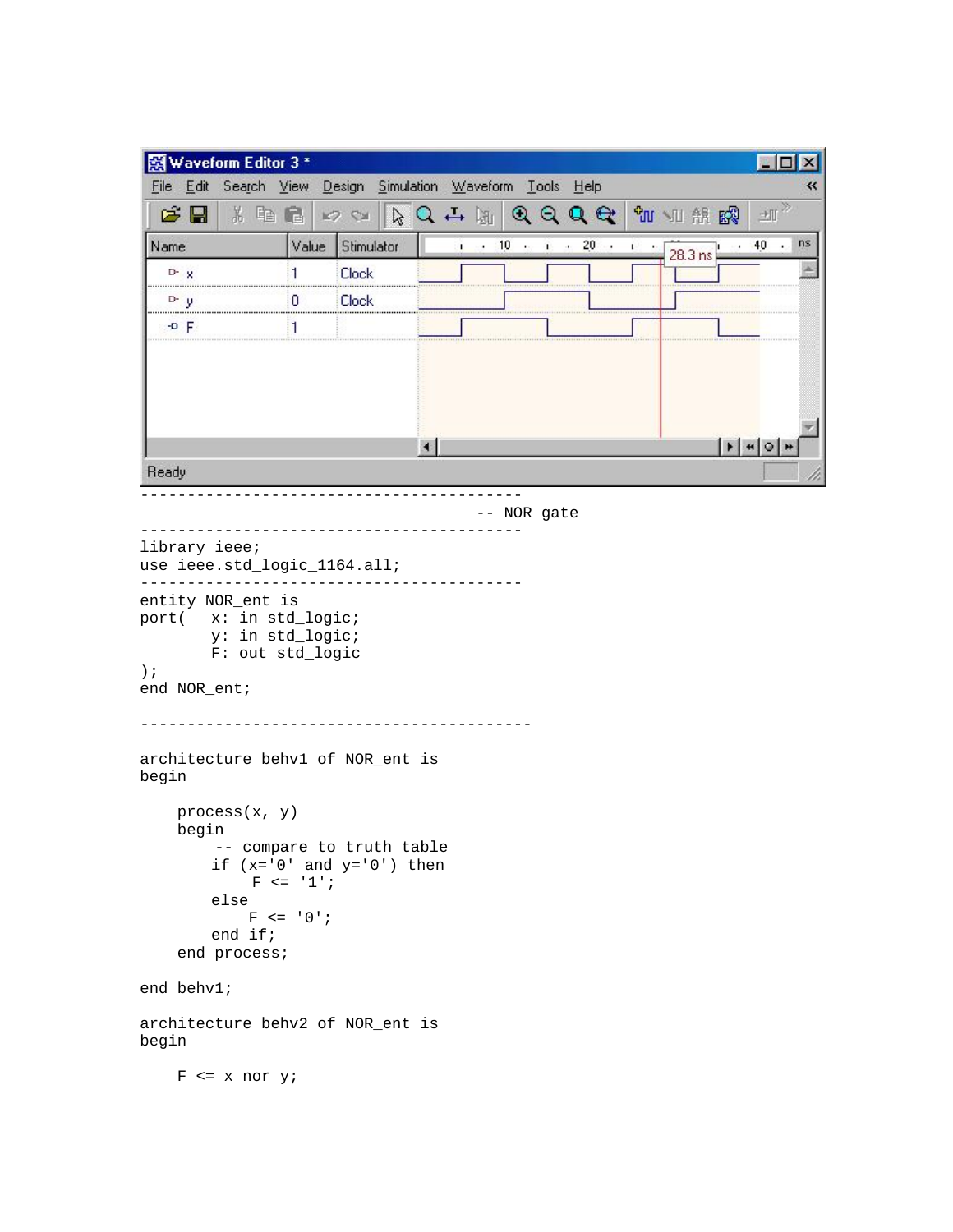#### end behv2;

|       |            | 图 Waveform Editor 3 *                                       |             |                           |                      |  |                          |         |        |    |
|-------|------------|-------------------------------------------------------------|-------------|---------------------------|----------------------|--|--------------------------|---------|--------|----|
|       |            | File Edit Search View Design Simulation Waveform Tools Help |             |                           |                      |  |                          |         |        |    |
|       | C H        | 3. 电 口                                                      |             | K2 SH                     |                      |  | なんせ 阿 の の の の し 加 地 略    |         | 土      |    |
| Name  |            |                                                             |             | Value Stimulator          |                      |  | <b>1 10 6 1 20 6 1 6</b> | 28.3 ns | $40 -$ | ns |
|       | $D - X$    |                                                             | 1           | <b>Clock</b>              |                      |  |                          |         |        |    |
|       | $D - y$    |                                                             | 0           | Clock                     |                      |  |                          |         |        |    |
|       | $-0$ F     |                                                             | 1           |                           |                      |  |                          |         |        |    |
|       |            |                                                             |             |                           |                      |  |                          |         |        |    |
|       |            |                                                             |             |                           |                      |  |                          |         |        |    |
|       |            |                                                             |             |                           | $\blacktriangleleft$ |  |                          |         |        |    |
| Ready |            |                                                             |             |                           |                      |  |                          |         |        |    |
|       |            |                                                             |             |                           |                      |  |                          |         |        |    |
|       |            |                                                             |             |                           | -- XOR gate          |  |                          |         |        |    |
|       |            |                                                             |             |                           |                      |  |                          |         |        |    |
|       |            | library ieee;<br>use ieee.std_logic_1164.all;               |             |                           |                      |  |                          |         |        |    |
|       |            | entity XNOR_ent is                                          |             |                           |                      |  |                          |         |        |    |
|       |            | port( x: in std_logic;                                      |             |                           |                      |  |                          |         |        |    |
|       |            | y: in std_logic;<br>F: out std_logic                        |             |                           |                      |  |                          |         |        |    |
| $)$ ; |            |                                                             |             |                           |                      |  |                          |         |        |    |
|       |            | end XNOR_ent;                                               |             |                           |                      |  |                          |         |        |    |
| begin |            | architecture behv1 of XNOR_ent is                           |             |                           |                      |  |                          |         |        |    |
|       |            |                                                             |             |                           |                      |  |                          |         |        |    |
|       | begin      | process(x, y)                                               |             |                           |                      |  |                          |         |        |    |
|       |            | if $(x/=y)$ then                                            |             | -- compare to truth table |                      |  |                          |         |        |    |
|       |            |                                                             | $F \le 0$ ; |                           |                      |  |                          |         |        |    |
|       |            | else                                                        | $F \le 1$   |                           |                      |  |                          |         |        |    |
|       |            | end if;                                                     |             |                           |                      |  |                          |         |        |    |
|       |            | end process;                                                |             |                           |                      |  |                          |         |        |    |
|       | end behv1; |                                                             |             |                           |                      |  |                          |         |        |    |
| begin |            | architecture behv2 of XNOR_ent is                           |             |                           |                      |  |                          |         |        |    |
|       |            | $F \leq x$ xnor y;                                          |             |                           |                      |  |                          |         |        |    |
|       | end behv2; |                                                             |             |                           |                      |  |                          |         |        |    |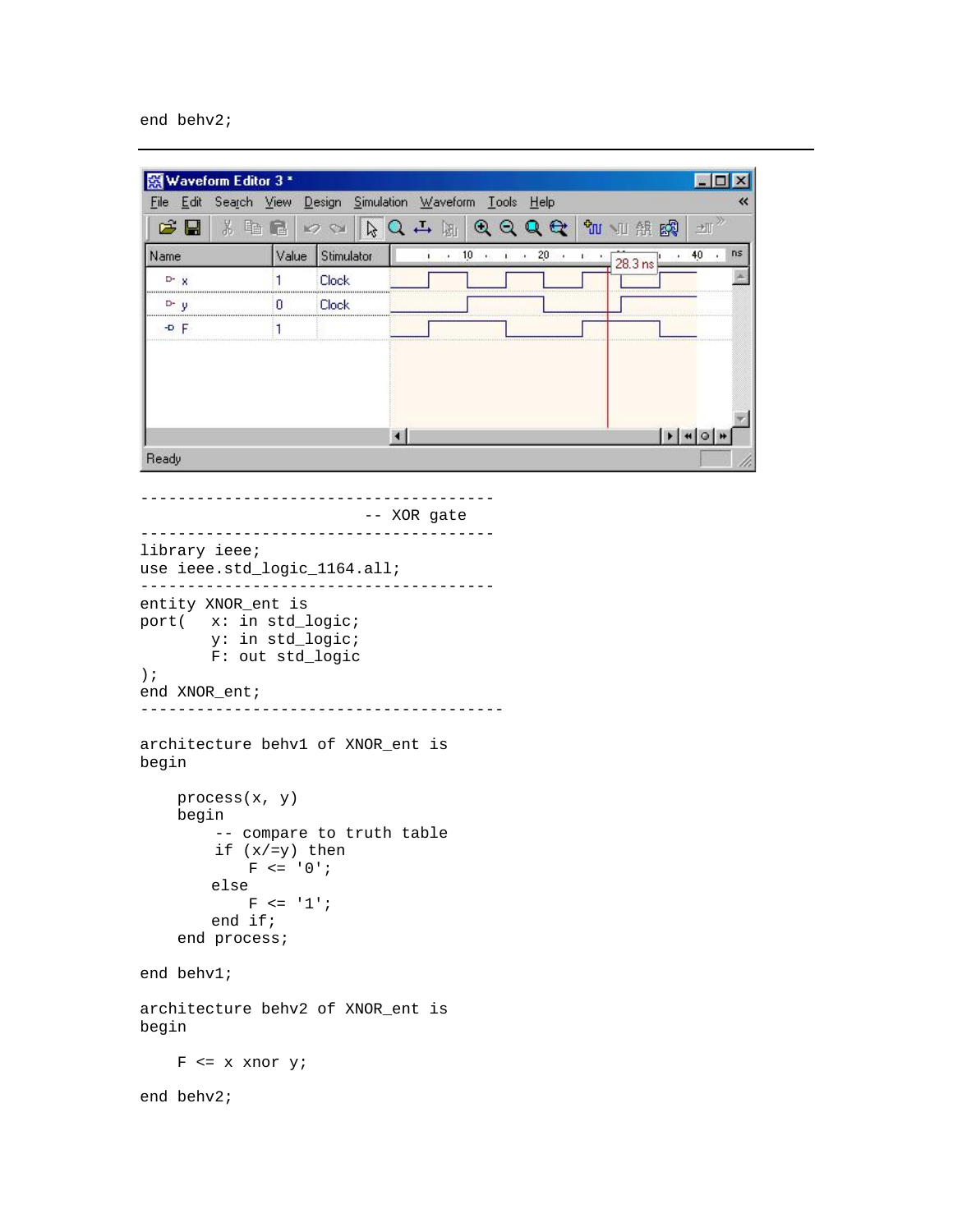| 图 Waveform Editor 9 *                                       |                |                                                          |                                                                                                                                                     |                                                                      |  |  |              |     |
|-------------------------------------------------------------|----------------|----------------------------------------------------------|-----------------------------------------------------------------------------------------------------------------------------------------------------|----------------------------------------------------------------------|--|--|--------------|-----|
| File Edit Search View Design Simulation Waveform Tools Help |                |                                                          |                                                                                                                                                     |                                                                      |  |  |              | «   |
| C H<br>3. 轴 尾                                               |                | K2 SH                                                    | $\mathfrak{g} \mathbf{Q} \rightarrow \mathfrak{g} \mathbf{Q} \mathbf{Q} \mathbf{Q} \mathbf{Q} \mathbf{q} \mathbf{w} \mathbf{w} \mathbf{R}^{\times}$ |                                                                      |  |  |              |     |
| Name                                                        | Value          | Stimulator                                               |                                                                                                                                                     | $\frac{1}{1}$ 10 $\frac{1}{1}$ 20 $\frac{20}{1}$ $\frac{1}{28.6}$ ns |  |  | .40.         | ns. |
| $D - x$                                                     | 1              | <b>Clock</b>                                             |                                                                                                                                                     |                                                                      |  |  |              |     |
| D-y                                                         | U              | Clock                                                    |                                                                                                                                                     |                                                                      |  |  |              |     |
| $-0$ F                                                      | 0              |                                                          |                                                                                                                                                     |                                                                      |  |  |              |     |
|                                                             |                |                                                          |                                                                                                                                                     |                                                                      |  |  |              |     |
|                                                             |                |                                                          |                                                                                                                                                     |                                                                      |  |  |              |     |
|                                                             |                |                                                          | $\left  \cdot \right $                                                                                                                              |                                                                      |  |  | $ H $ + $ Q$ |     |
| Ready                                                       |                |                                                          |                                                                                                                                                     |                                                                      |  |  |              |     |
| -- NAND gate                                                |                |                                                          |                                                                                                                                                     |                                                                      |  |  |              |     |
|                                                             |                |                                                          |                                                                                                                                                     |                                                                      |  |  |              |     |
| library ieee;<br>use ieee.std_logic_1164.all;               |                |                                                          |                                                                                                                                                     |                                                                      |  |  |              |     |
|                                                             |                |                                                          |                                                                                                                                                     |                                                                      |  |  |              |     |
| entity NAND_ent is<br>port( x: in std_logic;                |                |                                                          |                                                                                                                                                     |                                                                      |  |  |              |     |
| y: in std_logic;                                            |                |                                                          |                                                                                                                                                     |                                                                      |  |  |              |     |
| F: out std_logic                                            |                |                                                          |                                                                                                                                                     |                                                                      |  |  |              |     |
| $)$ ;<br>end NAND_ent;                                      |                |                                                          |                                                                                                                                                     |                                                                      |  |  |              |     |
|                                                             |                |                                                          |                                                                                                                                                     |                                                                      |  |  |              |     |
|                                                             |                |                                                          |                                                                                                                                                     |                                                                      |  |  |              |     |
| architecture behv1 of NAND_ent is                           |                |                                                          |                                                                                                                                                     |                                                                      |  |  |              |     |
| begin                                                       |                |                                                          |                                                                                                                                                     |                                                                      |  |  |              |     |
| process(x, y)                                               |                |                                                          |                                                                                                                                                     |                                                                      |  |  |              |     |
| begin                                                       |                |                                                          |                                                                                                                                                     |                                                                      |  |  |              |     |
|                                                             |                | -- compare to truth table<br>if $(x='1' and y='1') then$ |                                                                                                                                                     |                                                                      |  |  |              |     |
|                                                             | $F \leq -10$ ; |                                                          |                                                                                                                                                     |                                                                      |  |  |              |     |
| else                                                        |                |                                                          |                                                                                                                                                     |                                                                      |  |  |              |     |
|                                                             |                |                                                          |                                                                                                                                                     |                                                                      |  |  |              |     |
|                                                             | $F \leq -1$ ;  |                                                          |                                                                                                                                                     |                                                                      |  |  |              |     |
| end if;                                                     |                |                                                          |                                                                                                                                                     |                                                                      |  |  |              |     |
| end process;                                                |                |                                                          |                                                                                                                                                     |                                                                      |  |  |              |     |
| end behv1;                                                  |                |                                                          |                                                                                                                                                     |                                                                      |  |  |              |     |
| architecture behv2 of NAND_ent is                           |                | _____________________________________                    |                                                                                                                                                     |                                                                      |  |  |              |     |
| begin<br>$F \le x$ nand $Y$                                 |                |                                                          |                                                                                                                                                     |                                                                      |  |  |              |     |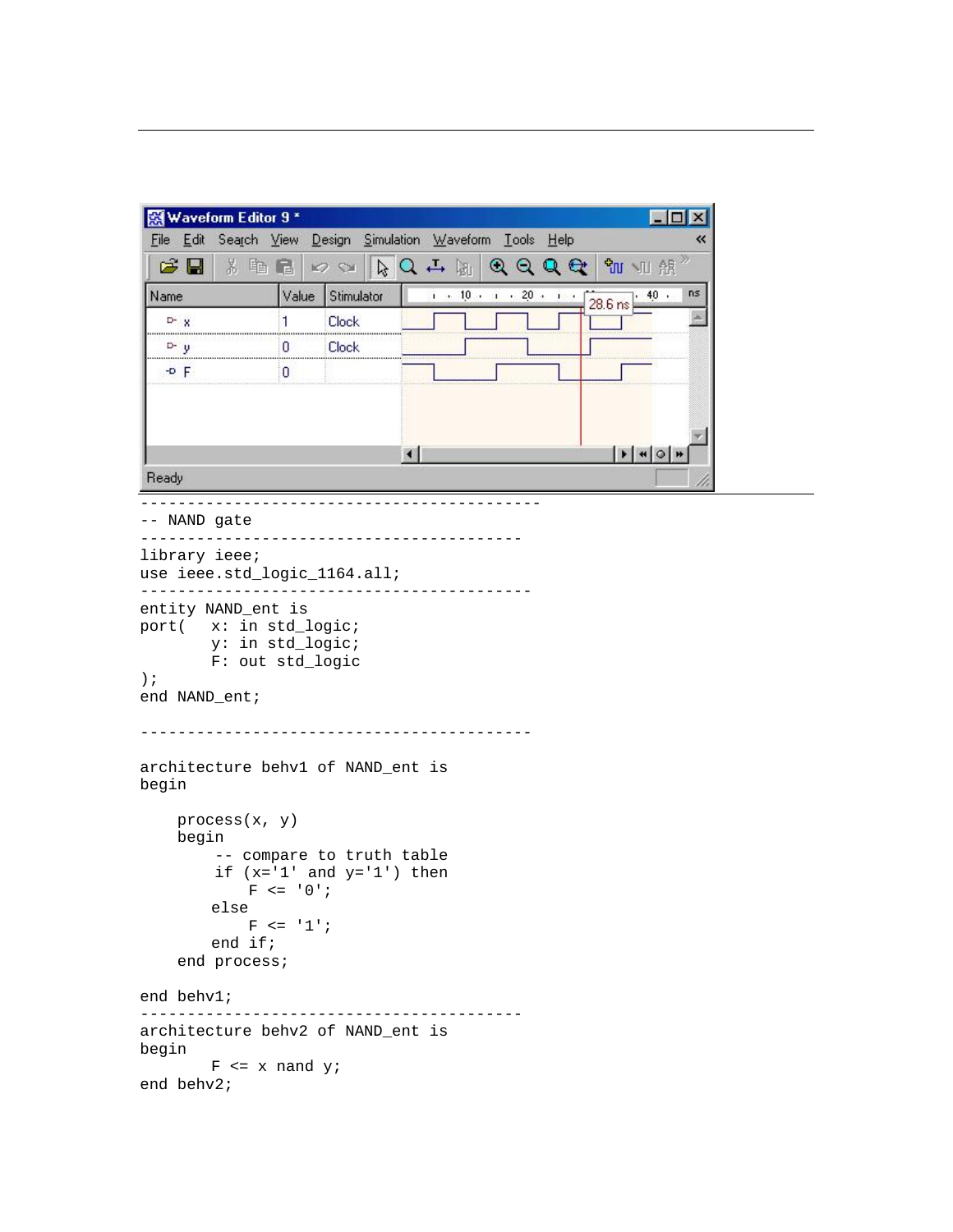| Waveform Editor 10 *   |       |                      |         |                     |                               |            |
|------------------------|-------|----------------------|---------|---------------------|-------------------------------|------------|
| Search<br>Edit<br>File | View  | Simulation<br>Design |         | Waveform Lools Help |                               |            |
| ಡ<br>X<br>н            |       | B                    | 跏       | $\odot$             |                               | ੀਘ<br>髁    |
| Name                   | Value | Stimulator           | $+10.4$ | .20.                | 26.6 ns                       | ns<br>.40. |
| D-X                    |       | <b>Clock</b>         |         |                     |                               |            |
| $D^2$ $\psi$           | n     | <b>Clock</b>         |         |                     | <b>**********************</b> |            |
| $-0$ F                 |       |                      |         |                     |                               |            |
|                        |       |                      |         |                     |                               |            |
|                        |       |                      |         |                     |                               |            |
|                        |       |                      |         |                     |                               |            |
| Undoes last action     |       |                      |         |                     |                               |            |

**Write VHDL programs for the following circuits, check the waveforms generated. (a) Multiplexer (b) Demultiplexer** 

```
------------------------------------------------- 
-- VHDL code for 4:1 multiplexer 
------------------------------------------------- 
library ieee; 
use ieee.std_logic_1164.all; 
------------------------------------------------- 
entity Mux is 
port( I3: in std_logic_vector(2 downto 0); 
         I2: in std_logic_vector(2 downto 0); 
         I1: in std_logic_vector(2 downto 0); 
         I0: in std_logic_vector(2 downto 0); 
        S: in std_logic_vector(1 downto 0);
         O: out std_logic_vector(2 downto 0) 
); 
end Mux; 
------------------------------------------------- 
architecture behv1 of Mux is 
begin 
     process(I3,I2,I1,I0,S) 
     begin 
              -- use case statement 
         case S is 
            when "00" => 0 <= 10;
            when "01" => 0 \leq 11;<br>when "10" => 0 \leq 12;
            when "10" => 0 \leq 12;<br>when "11" => 0 \leq 13;
            when "11" => 0 \le 13;<br>when others => 0 \le "ZZZ";
            when others =>
         end case; 
     end process; 
end behv1; 
architecture behv2 of Mux is 
begin
```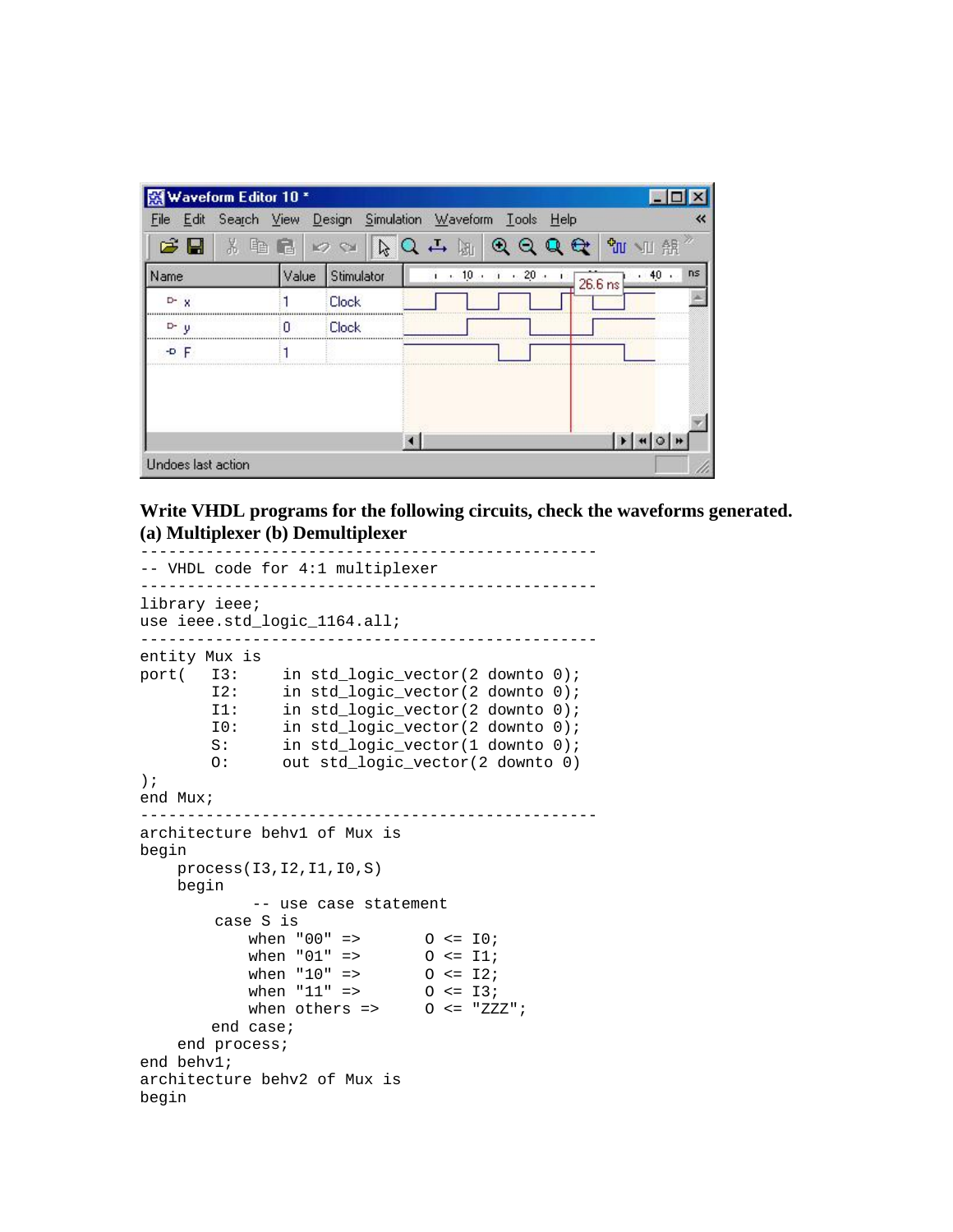```
 -- use when.. else statement 
0 \leq I0 when S="00" else
             I1 when S="01" else 
             I2 when S="10" else 
             I3 when S="11" else 
             "ZZZ";
```
end behv2;

| 120<br>n s<br>Stimulator<br>1,0<br>30<br>50<br>Value<br>40<br>60<br>80<br>$\blacksquare$<br>$\mathbf{r}$<br>л.<br>$80 \text{ ns}$<br>45<br>5<br>2<br>Б<br>z<br>ш | $\mathbb{X}$<br>$\epsilon$ $\blacksquare$ | 雪<br>后 | 25 | $\mathbb{R}^1 \xrightarrow{\tau} \mathbb{Q}^1 \mathbb{R}^1$ | $Q Q Q Q$ | Spa 昂台 UI 2D | 土町田生 |
|------------------------------------------------------------------------------------------------------------------------------------------------------------------|-------------------------------------------|--------|----|-------------------------------------------------------------|-----------|--------------|------|
|                                                                                                                                                                  | Name                                      |        |    |                                                             |           |              |      |
|                                                                                                                                                                  | 田 <u>In</u> T_10                          |        |    |                                                             |           |              |      |
|                                                                                                                                                                  | 田 <u>N</u> T 11                           |        |    |                                                             |           |              |      |
|                                                                                                                                                                  | 田 nr T 12                                 |        |    |                                                             |           |              |      |
|                                                                                                                                                                  | 田 m T_I3                                  |        |    |                                                             |           |              |      |
|                                                                                                                                                                  | EL ar T_O                                 |        |    |                                                             |           |              |      |
|                                                                                                                                                                  | <b>E</b> Ar T S                           |        |    |                                                             |           |              |      |
|                                                                                                                                                                  |                                           |        |    |                                                             |           |              |      |

**Write VHDL programs for the following circuits, check the waveforms generated. (a) Decoder (b) Encoder** 

```
------------------------------------------------- 
   2:4 Decoder 
   ------------------------------------------------- 
library ieee; 
use ieee.std logic 1164.all;
------------------------------------------------- 
entity DECODER is 
port( I: in std_logic_vector(1 downto 0); 
         O: out std_logic_vector(3 downto 0) 
); 
end DECODER; 
------------------------------------------------- 
architecture behv of DECODER is 
begin 
         process (I) 
     begin 
                       case I is 
              when "00" => O <= "0001"; 
              when "01" => O <= "0010"; 
              when "10" => O <= "0100"; 
              when "11" => O <= "1000"; 
             when others => 0 \leq - "XXXX";
         end case; 
     end process; 
end behv; 
architecture when_else of DECODER is 
begin 
     -- use when..else statement 
    0 \leq \leq \leq \leq \leq 001" when I = "00" else
                  "0010" when I = "01" else 
                  "0100" when I = "10" else
```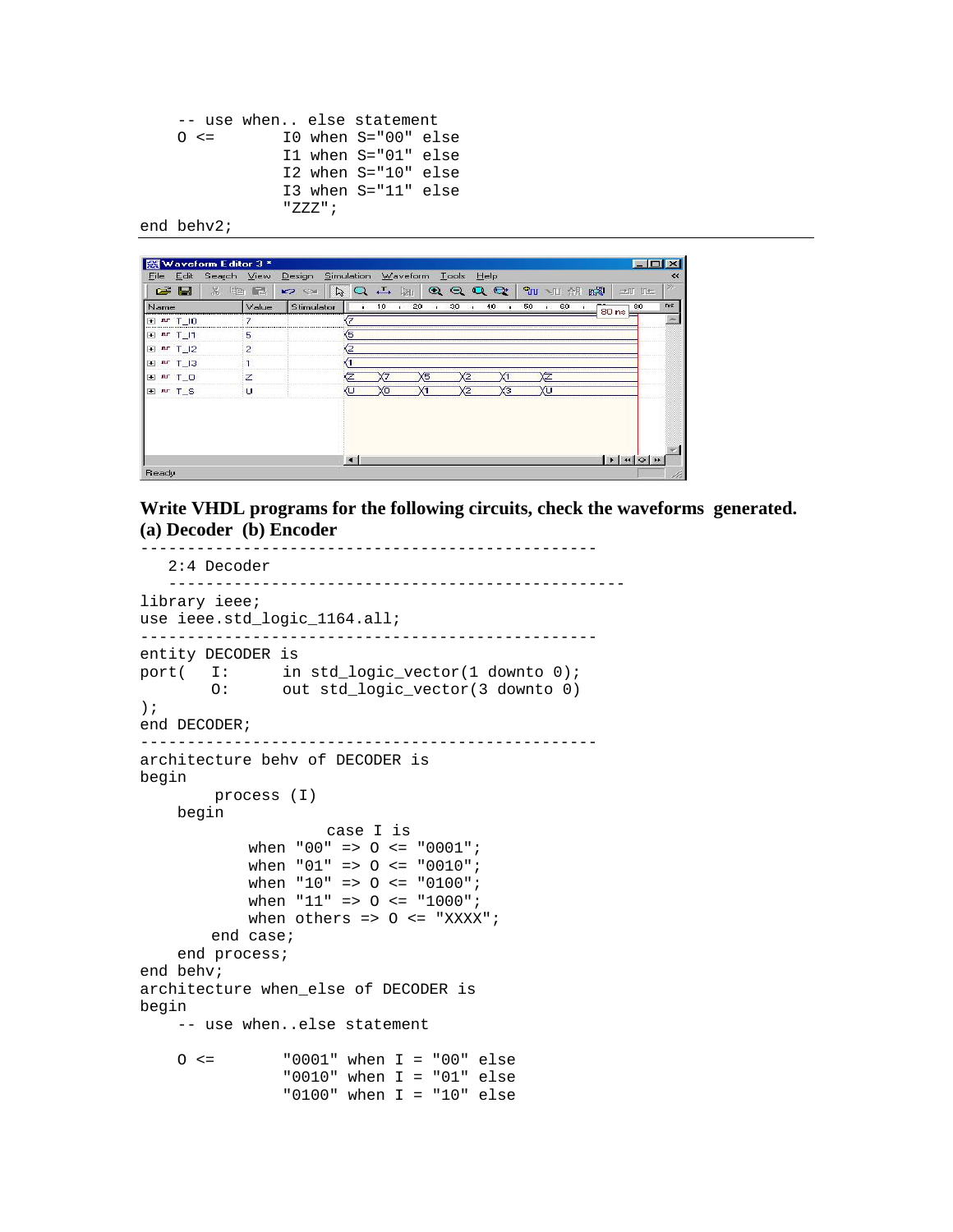```
 "1000" when I = "11" else 
 "XXXX";
```
--------------------------------------------------

end when\_else;

| Edit<br>Search View<br>File |              | Design Simulation Waveform |                  |          |     | Tools Help           |    |    |                                     | ⋘  |
|-----------------------------|--------------|----------------------------|------------------|----------|-----|----------------------|----|----|-------------------------------------|----|
| G H<br>$x$ in               | $\mathbb{F}$ | K<br>$\sim$                | $RQ \rightarrow$ | 隔        |     | QQQQ                 |    |    | <b>EU NU AR</b>                     |    |
| Name                        | Value        | Stimulator                 |                  | 20<br>×, | 40  | 60<br>$\blacksquare$ | J. | 80 | 10 <sup>o</sup><br>$100 \text{ ns}$ | ns |
| <b>H</b> H T                | u            |                            | 40               |          | з   |                      |    |    |                                     |    |
| $M$ $T$ $O$<br>۳            | ×            |                            |                  |          | 68. |                      |    |    |                                     |    |
| $\mathbf{u}$ T_O(3)         | $\times$     |                            |                  |          |     |                      |    |    |                                     |    |
| $\mathbf{u}$ T_0(2)         | $\times$     |                            |                  |          |     |                      |    |    |                                     |    |
| $M$ $T_0(1)$                | $\times$     |                            |                  |          |     |                      |    |    |                                     |    |
| $nr$ T_O(0)                 | $\times$     |                            |                  |          |     |                      |    |    |                                     |    |
|                             |              |                            |                  |          |     |                      |    |    |                                     |    |
|                             |              |                            |                  |          |     |                      |    |    | $\mathbf{F}$ +                      |    |

**Write VHDL programs for the following circuits, check the waveforms generated. (a) Half-adder (b) Full-adder** 

```
 -------------------------------------------------------- -- VHDL code for n-bit adder 
-------------------------------------------------------- 
library ieee; 
use ieee.std_logic_1164.all; 
use ieee.std_logic_arith.all; 
use ieee.std_logic_unsigned.all; 
-------------------------------------------------------- 
entity ADDER is 
generic(n: natural :=2); 
port( A: in std_logic_vector(n-1 downto 0); 
 B: in std_logic_vector(n-1 downto 0); 
         carry: out std_logic; 
         sum: out std_logic_vector(n-1 downto 0) 
); 
end ADDER; 
-------------------------------------------------------- 
architecture behv of ADDER is 
signal result: std_logic_vector(n downto 0);
begin 
     result <= ('0' & A)+('0' & B); 
    sum \le result(n-1 downto 0);
     carry <= result(n); 
end behv; 
--------------------------------------------------------
```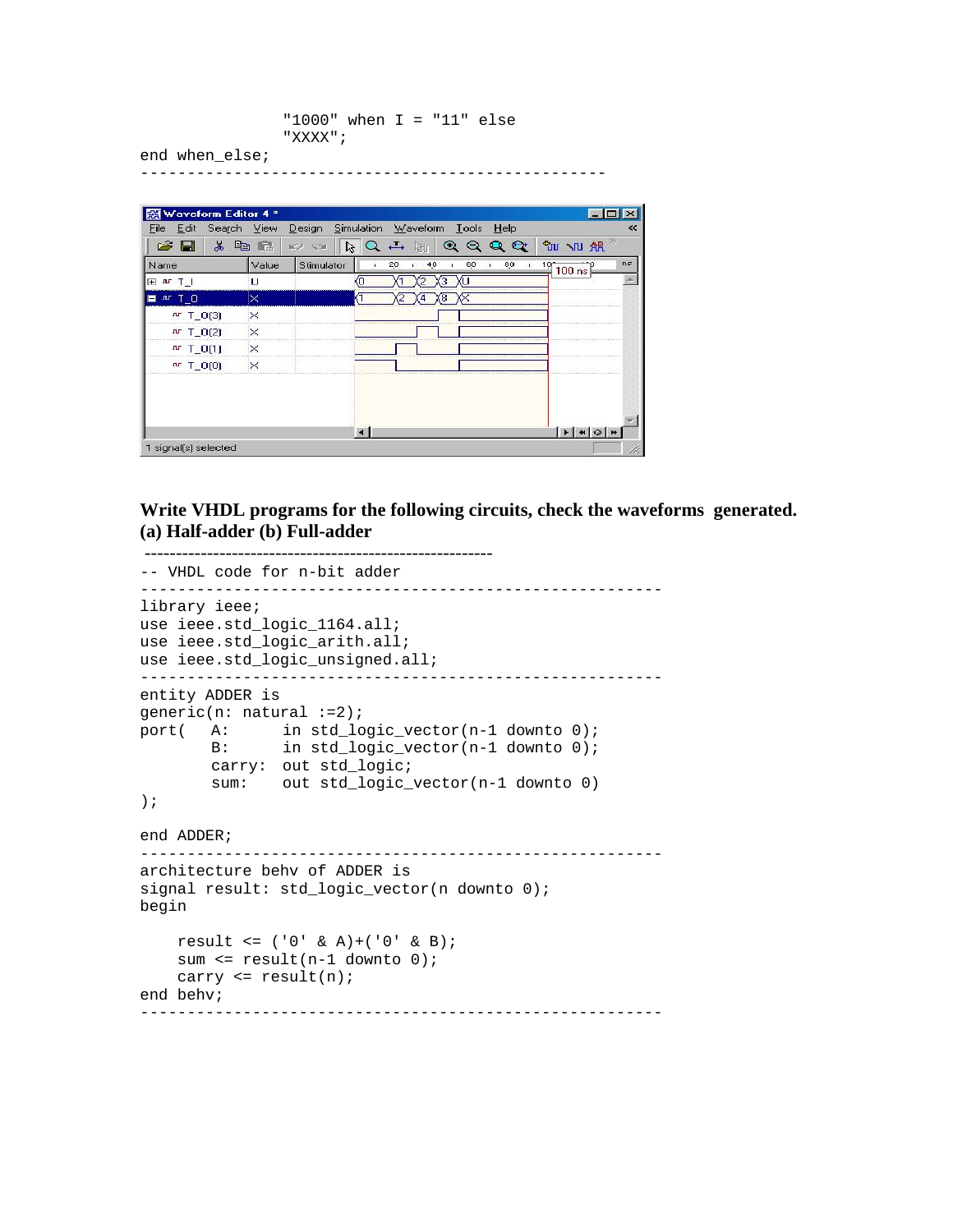| Waveform Editor 4 *               |       |                                                        |    |    |            |                             |     |
|-----------------------------------|-------|--------------------------------------------------------|----|----|------------|-----------------------------|-----|
| File                              |       | Edit Search View Design Simulation Waveform Tools Help |    |    |            |                             |     |
| ಡ                                 |       | rs,                                                    |    |    |            | 畹<br>ਪੌਰ<br>骼               |     |
| Name                              | Value | Stimulator                                             | 20 | 40 | $\cdot$ 60 | 80<br>٠<br>60 <sub>ns</sub> | n s |
| 田山人                               |       |                                                        |    |    |            |                             |     |
| $\overline{+}$<br>B<br><b>JIT</b> |       |                                                        |    |    |            |                             |     |
| Ar carry                          | Ω     |                                                        |    |    |            |                             |     |
| 王<br>sum                          | 2     |                                                        |    |    |            |                             |     |
|                                   |       |                                                        |    |    |            |                             |     |
|                                   |       |                                                        |    |    |            |                             |     |
|                                   |       |                                                        |    |    |            |                             |     |
|                                   |       |                                                        |    |    |            |                             |     |
| Ready                             |       |                                                        |    |    |            |                             |     |

**Write VHDL programs for the comparator, check the waveforms generated.** 

```
-- n-bit Comparator 
--------------------------------------------------- 
 library ieee; 
use ieee.std_logic_1164.all; 
--------------------------------------------------- 
entity Comparator is 
generic(n: natural :=2); 
port( A: in std_logic_vector(n-1 downto 0); 
 B: in std_logic_vector(n-1 downto 0); 
less: out std_logic;
equal: out std_logic;
 greater: out std_logic 
); 
end Comparator; 
--------------------------------------------------- 
architecture behv of Comparator is 
begin 
    process(A,B) 
    begin 
        if (A<B) then 
           less \le '1';
           equal \le '0';
            greater <= '0'; 
        elsif (A=B) then 
            less <= '0'; 
           equal \le '1';
            greater <= '0'; 
        else
```
---------------------------------------------------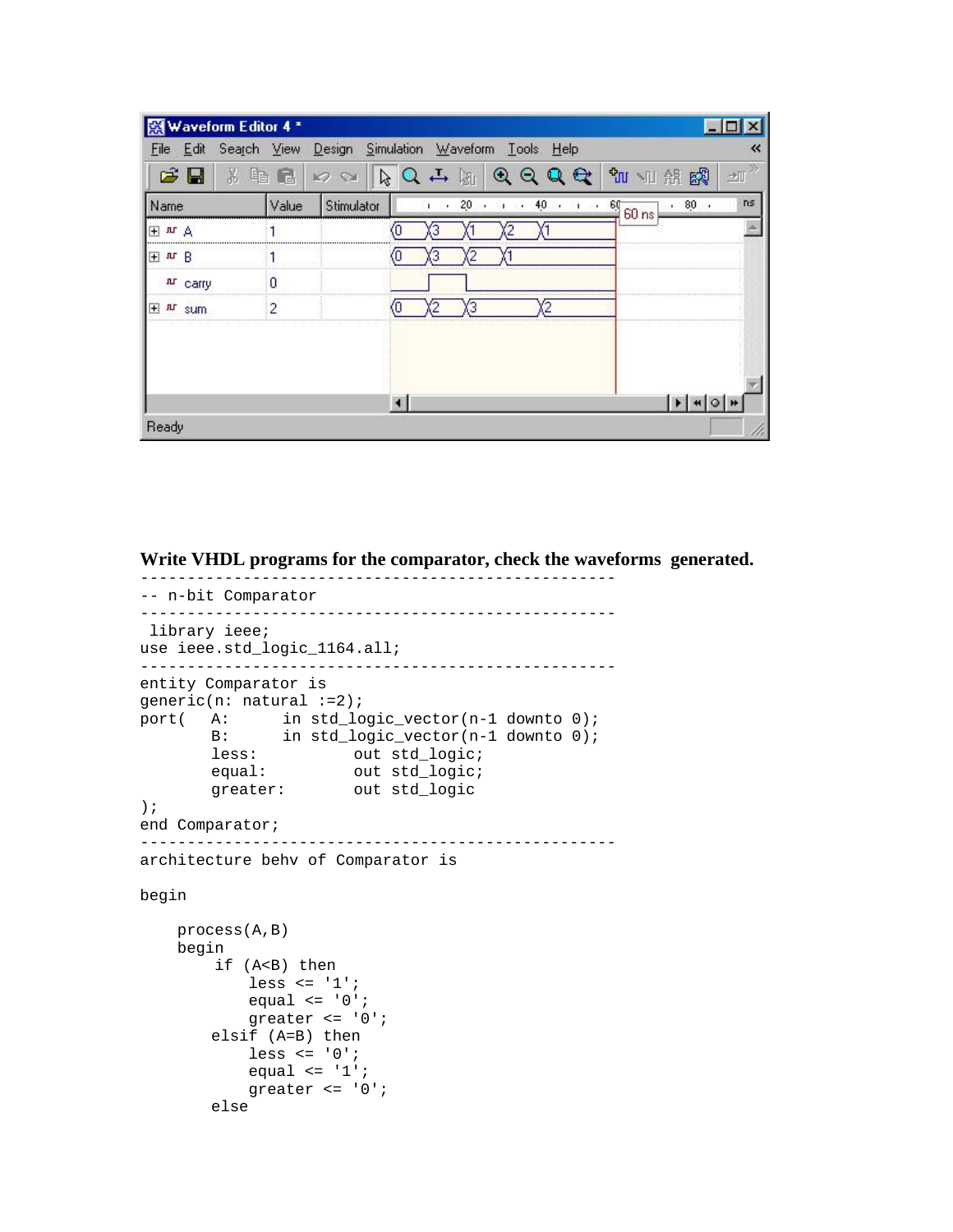```
less \leq '0';
         equal \leq '0';
          greater <= '1'; 
     end if; 
 end process;
```
end behv;

---------------------------------------------------

|                | Waveform Editor 1 *             |       |                      |            |          |              |        |             |                                      |     |       |
|----------------|---------------------------------|-------|----------------------|------------|----------|--------------|--------|-------------|--------------------------------------|-----|-------|
| File           | Search<br>Edit                  | View  | Design               | Simulation | Waveform | <b>Tools</b> |        | <b>Help</b> |                                      |     |       |
|                | $\Rightarrow$ $\Box$<br>苯<br>En | $-4$  | ক্রি<br>$\mathbf{r}$ | $\circ$    |          | ◒<br>e       | $\sim$ | $-$         | <sup>S</sup> uu 、 NI 余尾              | 医足  |       |
| Name           |                                 | Value | Stimulator           |            | 22<br>40 | 60           |        | 80          | $\frac{10}{100}$ 100 ns <sup>y</sup> | 140 | $n =$ |
| $+1$ $M2$      |                                 |       |                      |            | xπ       |              |        |             |                                      |     |       |
| $-1$<br>$n$ FR |                                 |       |                      |            |          |              |        |             |                                      |     |       |
|                | ar equal                        |       |                      |            |          |              |        |             |                                      |     |       |
|                | ar greater                      |       |                      |            |          |              |        |             |                                      |     |       |
|                | $n r$ less                      | n     |                      |            |          |              |        |             |                                      |     |       |
|                |                                 |       |                      |            |          |              |        |             |                                      |     |       |
|                |                                 |       |                      |            |          |              |        |             |                                      |     |       |
|                |                                 |       |                      |            |          |              |        |             |                                      |     |       |
|                |                                 |       |                      |            |          |              |        |             |                                      |     |       |
|                |                                 |       |                      |            |          |              |        |             |                                      |     |       |
|                | Enters the zoom mode.           |       |                      |            |          |              |        |             |                                      |     |       |

**Write VHDL programs for the Flip-flop, check the waveforms generated.** 

```
--------------------------------------------- 
-- D Flip-Flop 
--------------------------------------------- 
library ieee ; 
use ieee.std_logic_1164.all; 
use work.all; 
--------------------------------------------- 
entity dff is 
port( data_in: in std_logic;<br>clock: in std_logic;
 clock: in std_logic; 
 data_out: out std_logic 
); 
end dff; 
---------------------------------------------- 
architecture behv of dff is 
begin 
     process(data_in, clock) 
     begin 
         -- clock rising edge 
         if (clock='1' and clock'event) then 
             data_out <= data_in; 
         end if; 
     end process; 
end behv;
```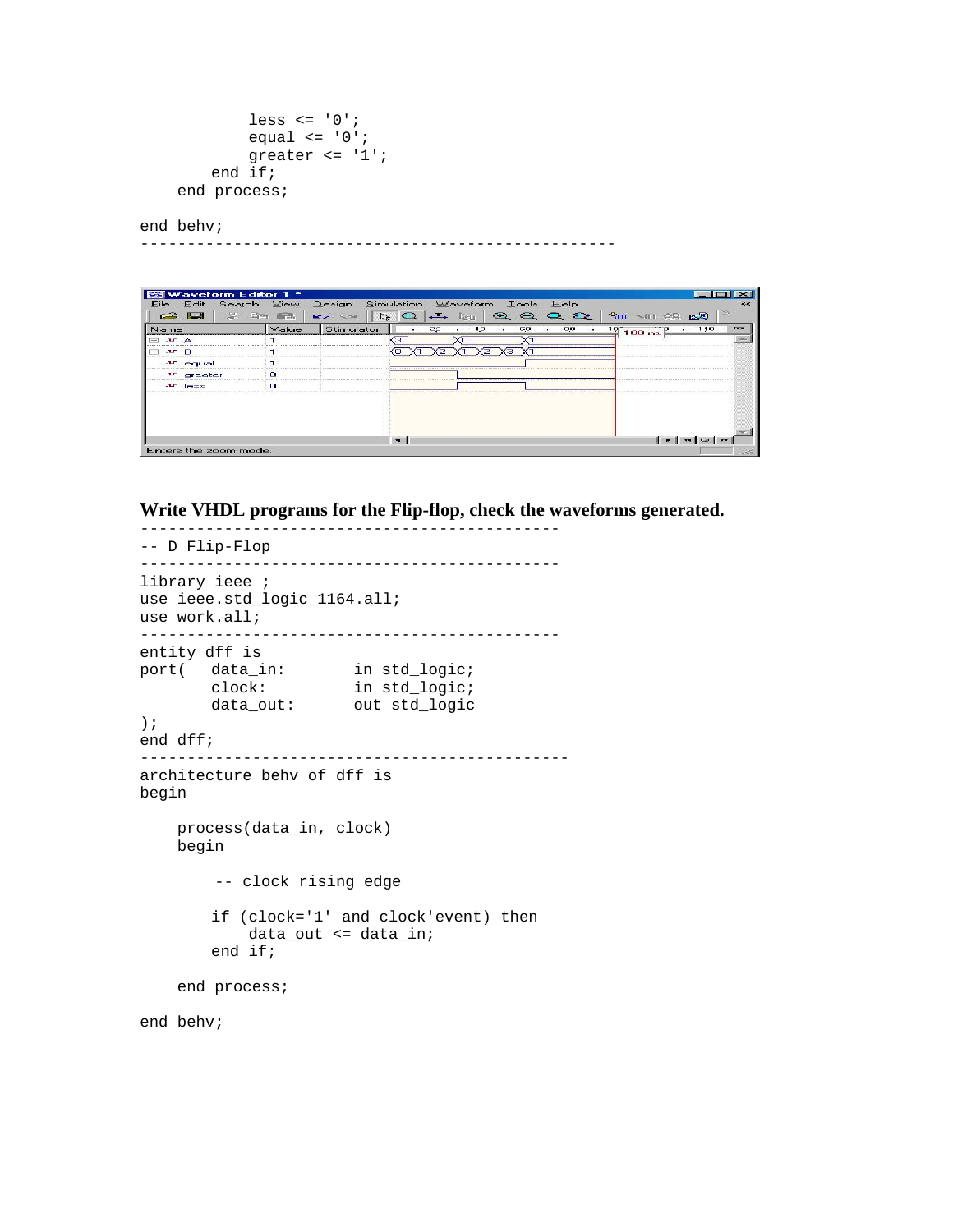| 如加船的<br>c l<br>3. 轴 量<br><b>K2 SH</b><br>QQQQ<br>n s<br>140<br>Stimulator<br>20<br>40<br>Value<br>60<br>80<br>$10^{\circ}$<br>٠<br>$100 \text{ ns}$<br>Ar T_clock<br>nr T_data_in<br>ar T_data_out | 图 Waveform Editor 1*<br>File |  | Edit Search View Design Simulation Waveform Tools Help | « |
|----------------------------------------------------------------------------------------------------------------------------------------------------------------------------------------------------|------------------------------|--|--------------------------------------------------------|---|
|                                                                                                                                                                                                    |                              |  |                                                        |   |
|                                                                                                                                                                                                    | Name                         |  |                                                        |   |
|                                                                                                                                                                                                    |                              |  |                                                        |   |
|                                                                                                                                                                                                    |                              |  |                                                        |   |
|                                                                                                                                                                                                    |                              |  |                                                        |   |
|                                                                                                                                                                                                    |                              |  |                                                        |   |
|                                                                                                                                                                                                    |                              |  |                                                        |   |
|                                                                                                                                                                                                    |                              |  |                                                        |   |
|                                                                                                                                                                                                    |                              |  |                                                        |   |
| $ * $ 4 0 H                                                                                                                                                                                        | Ready                        |  |                                                        |   |

```
JK Flip-Flop with reset 
---------------------------------------------- 
library ieee; 
use ieee.std_logic_1164.all; 
--------------------------------------------- 
entity JK_FF is 
port ( clock:
        clock: in std_logic;<br>
J, K: in std_logic;<br>
reset: in std_logic;
                         in std_logic;
        q, Qbar: in Bearlington<br>Q, Qbar: out std_logic
); 
end JK_FF; 
----------------------------------------------- 
architecture behv of JK_FF is 
      signal state: std_logic; 
    signal input: std_logic_vector(1 downto 0);
begin 
    input \leq J \& K;
     p: process(clock, reset) is 
     begin 
                  if (reset='1') then 
              state <= '0'; 
          elsif (rising_edge(clock)) then 
               -- compare to the truth table 
              case (input) is 
                  when "11" => 
                       state <= not state; 
                  when "10" =>
```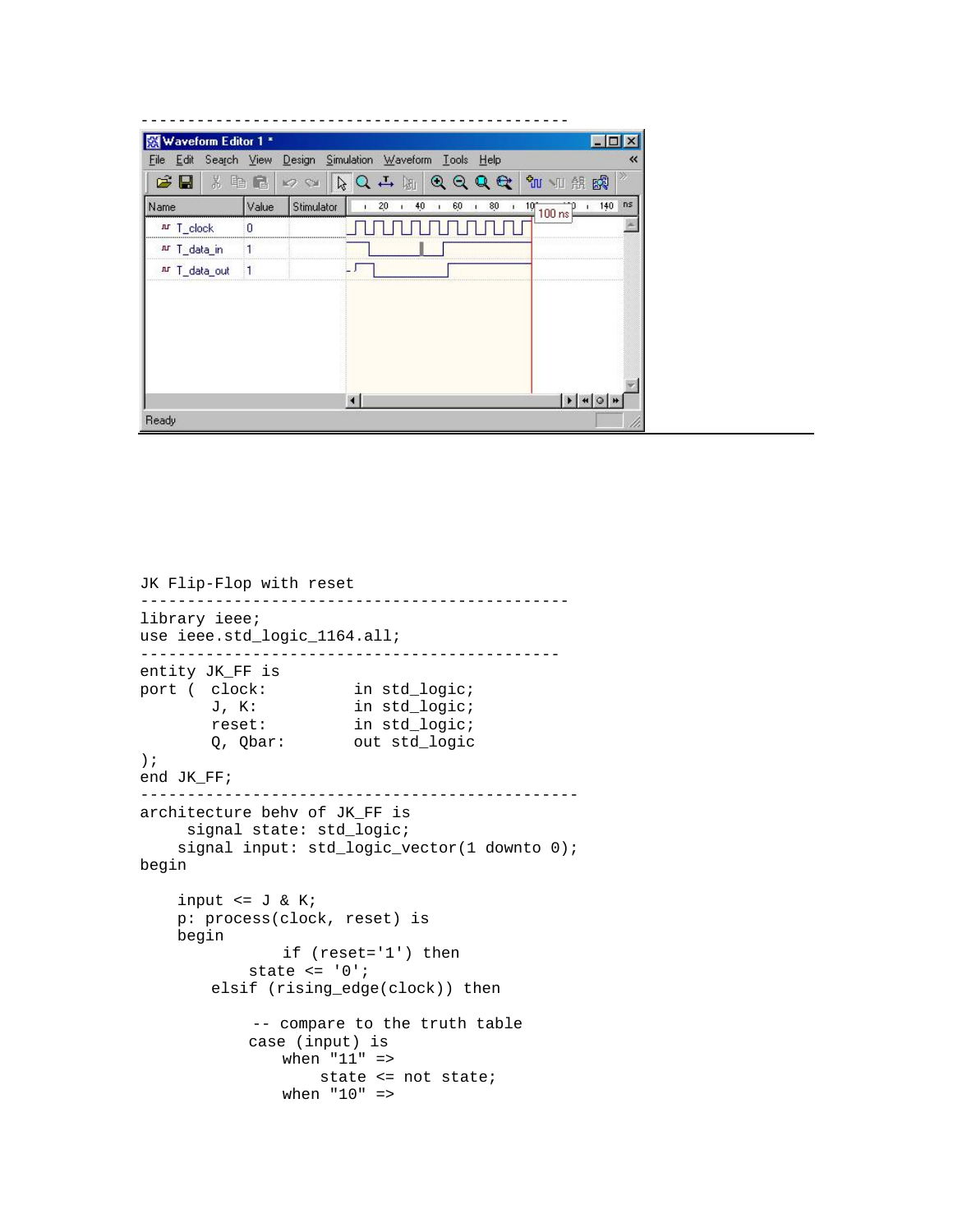```
state \leq '1';
                   when "01" => 
                        state <= '0'; 
                   when others => 
                       null; 
                   end case; 
          end if; 
     end process; 
         Q \leq state;
     Qbar <= not state; 
end behv;
```

| Name        | Value | Stimulator | $R_1 \otimes R_2 \rightarrow R_1 \otimes R_2 \rightarrow R_3$<br>.50.1<br>100 | n s<br>$\frac{15}{150}$ ns $\frac{200}{150}$ |
|-------------|-------|------------|-------------------------------------------------------------------------------|----------------------------------------------|
| Ar T clock  | n     |            | nnnnnnnn                                                                      |                                              |
| $n - 1$     |       |            |                                                                               |                                              |
| $nT$ $K$    |       |            |                                                                               |                                              |
| $n + 10$    | n     |            |                                                                               |                                              |
| Ar T_Qbar   |       |            |                                                                               |                                              |
| nur T_reset | n     |            |                                                                               |                                              |
|             |       |            |                                                                               |                                              |

 **Write VHDL programs for the following circuits, check the waveforms generated. (a) Register** 

**(b) Shift register** 

```
--------------------------------------------------- 
-- n-bit Register 
--------------------------------------------------- 
library ieee ; 
use ieee.std_logic_1164.all; 
use ieee.std_logic_unsigned.all; 
--------------------------------------------------- 
entity reg is 
generic(n: natural :=2); 
port( I: in std_logic_vector(n-1 downto 0); 
        clock: in std_logic; 
        load: in std_logic; 
        clear: in std_logic; 
        Q: out std_logic_vector(n-1 downto 0) 
); 
end reg; 
---------------------------------------------------- 
architecture behv of reg is
```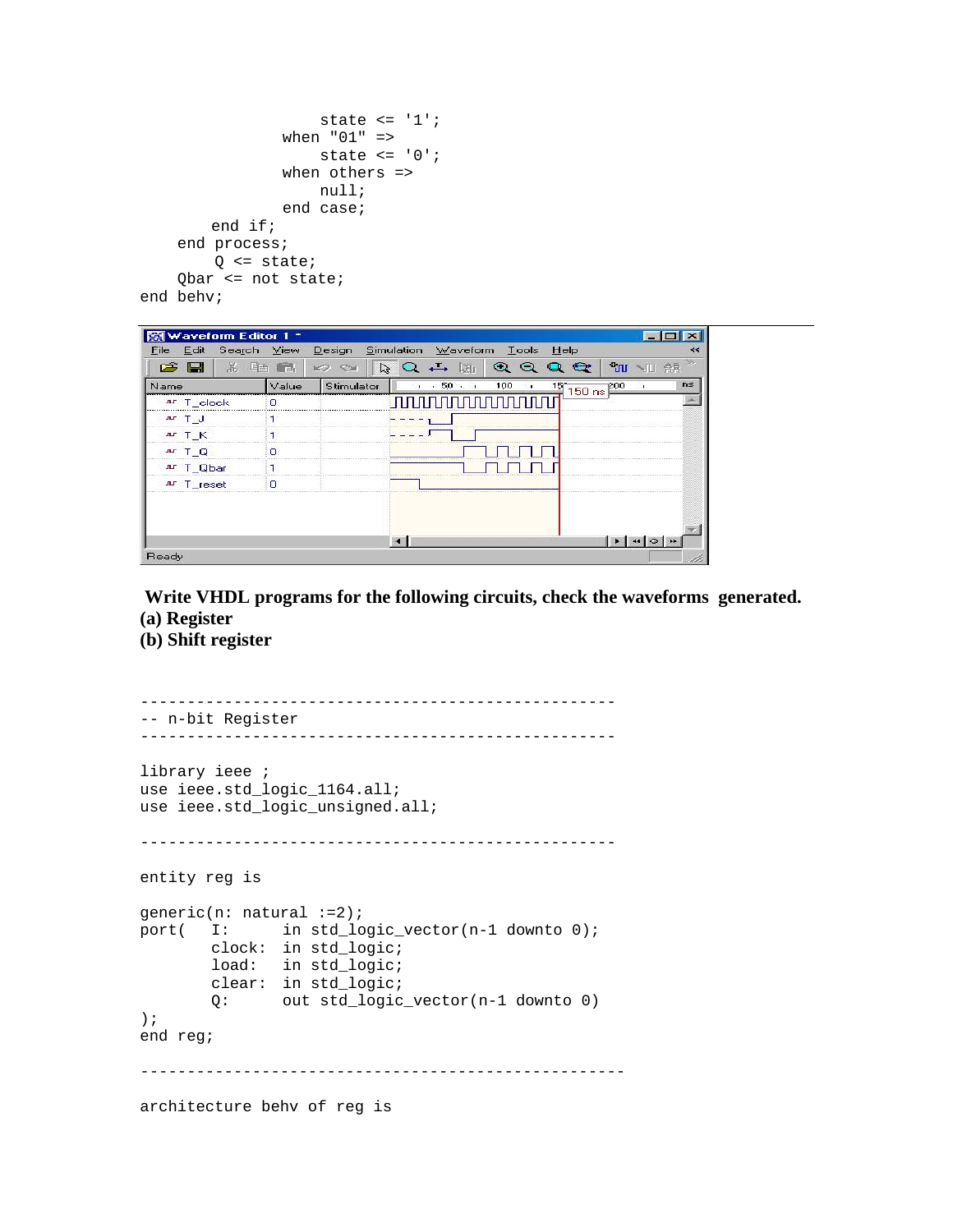```
signal Q_tmp: std_logic_vector(n-1 downto 0);
begin 
     process(I, clock, load, clear) 
     begin 
         if clear = '0' then 
              -- use 'range in signal assigment 
             Q_tmp \leq (Q_tmp'range \implies '0');
         elsif (clock='1' and clock'event) then 
              if load = '1' then 
                Q_tmp \leq I;
              end if; 
         end if; 
     end process; 
     -- concurrent statement 
    Q \leq Q_ttmp;
```
---------------------------------------------------

end behv;

| Waveform Editor 2 *<br>闣              |                    |                            |            |               |                                                   | 圖目             |
|---------------------------------------|--------------------|----------------------------|------------|---------------|---------------------------------------------------|----------------|
| Edit<br>Search View<br>Eile           |                    | Design Simulation Waveform |            | Lools Help    |                                                   | 巜              |
| G ⊟<br>ä,                             | 电电<br><b>K2 SH</b> |                            | $-5Q$<br>岡 | QQQQ          | <b>UM VII AR ESP</b>                              | n<br>一 正       |
| Name                                  | Value              | Stimulator                 | 20<br>40   | 60<br>80<br>л | 100<br>120<br>140<br>$\mathbf{I}$<br>$\mathbf{I}$ | ns<br>$150$ ns |
| Ar T_clock                            | 0                  |                            |            |               |                                                   |                |
| Ar T_clear                            |                    |                            |            |               |                                                   |                |
| Ar T_load                             | 0                  |                            |            |               |                                                   |                |
| 王四丁                                   | $\overline{c}$     | (2                         |            |               |                                                   |                |
| <b>E</b> <sup>n</sup> T <sub>_Q</sub> | o                  | U                          | 2          | ΧO            |                                                   |                |
|                                       |                    |                            |            |               |                                                   |                |
|                                       |                    |                            |            |               |                                                   |                |
|                                       |                    |                            |            |               |                                                   |                |
|                                       |                    |                            |            |               |                                                   |                |
|                                       |                    |                            |            |               |                                                   |                |
| Zooms in view                         |                    |                            |            |               |                                                   |                |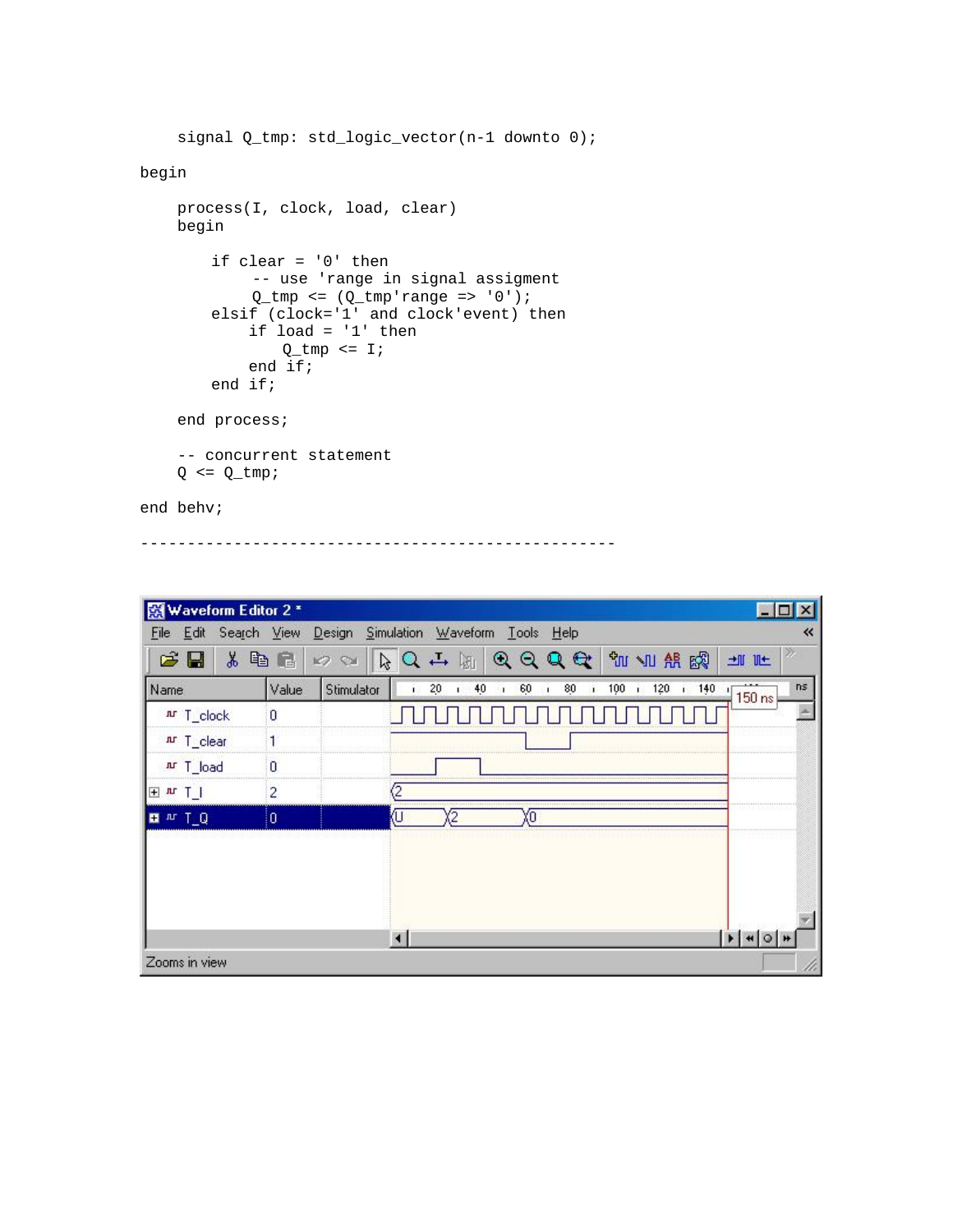```
--------------------------------------------------- 
-- 3-bit Shift-Register/Shifter 
--------------------------------------------------- 
library ieee ; 
use ieee.std_logic_1164.all; 
-------------------------------------------------- 
entity shift_reg is 
port( I: in std_logic;
        clock: in std_logic; 
        shift: in std_logic; 
        Q: out std_logic 
); 
end shift_reg; 
--------------------------------------------------- 
architecture behv of shift_reg is 
     -- initialize the declared signal 
     signal S: std_logic_vector(2 downto 0):="111"; 
begin 
    process(I, clock, shift, S) 
    begin 
         -- everything happens upon the clock changing 
        if clock'event and clock='1' then 
            if shift = '1' then 
               S \le I \& S(2 \text{ downto } 1); end if; 
        end if; 
    end process; 
     -- concurrent assignment
```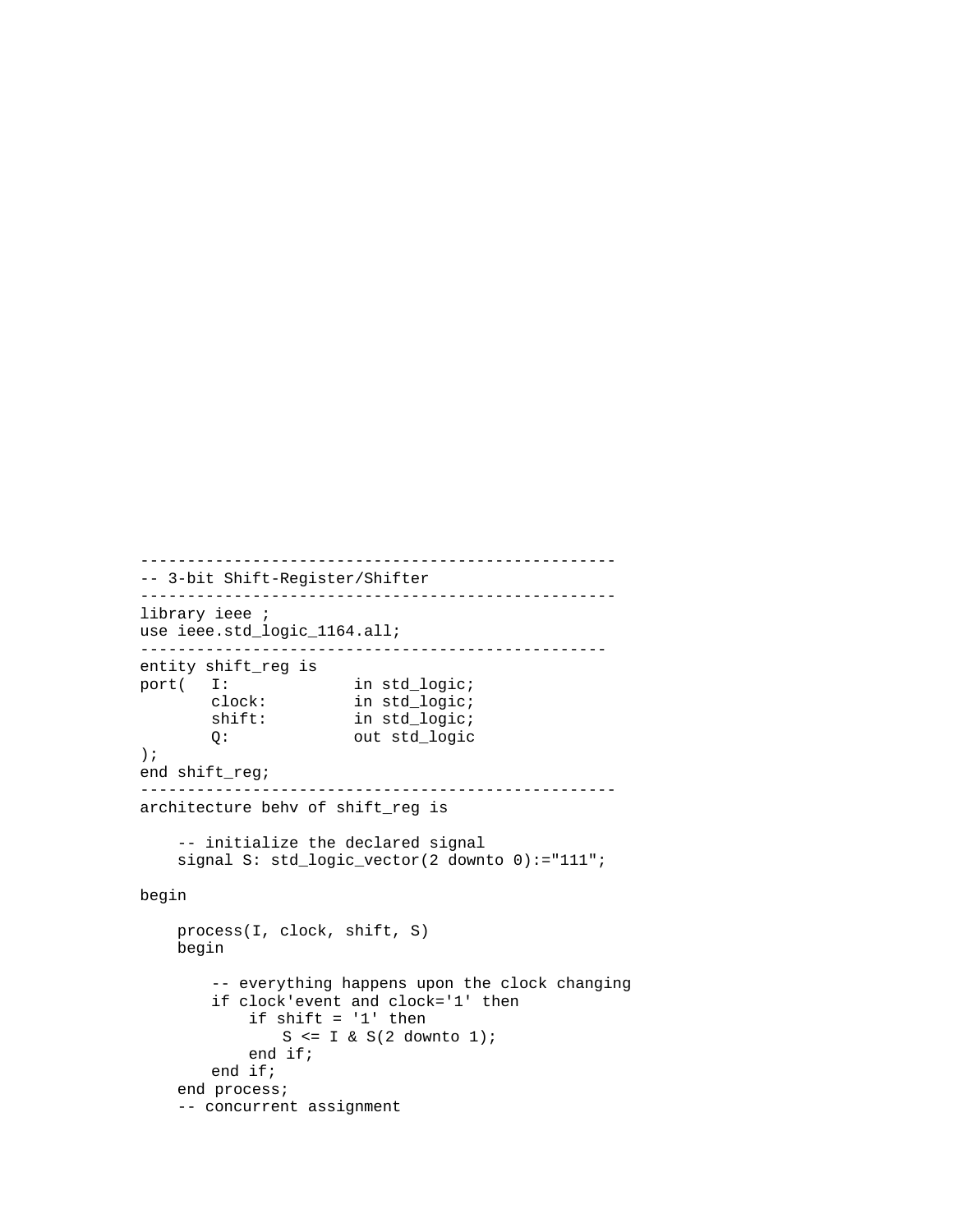```
Q \leq S(0);end behv;
```

| Waveform Editor 1 * |       |            |                                                                                                                            |                |
|---------------------|-------|------------|----------------------------------------------------------------------------------------------------------------------------|----------------|
| File                |       |            | Edit Search View Design Simulation Waveform Tools Help                                                                     | 巜              |
| <b>BB</b><br>X.     | 临危    | 29         | $RQ \rightarrow M$<br><b>如</b> 如 熊<br>QQQQ<br>圈                                                                            | ≫<br>+II IIt   |
| Name                | Value | Stimulator | 120<br>140<br>20 <sub>2</sub><br>40<br>60<br>80<br>100<br>$\mathbf{I}$<br>ï.<br>$\mathbf{1}$<br>$\mathbf{I}$<br>$\ddot{1}$ | ns<br>$150$ ns |
| Ar T_clock          |       |            |                                                                                                                            |                |
| nr T_shift          |       |            |                                                                                                                            |                |
| $n + 1$             |       |            |                                                                                                                            |                |
| m I O               |       |            |                                                                                                                            |                |
|                     |       |            |                                                                                                                            |                |
|                     |       |            |                                                                                                                            |                |
|                     |       |            |                                                                                                                            |                |
|                     |       |            |                                                                                                                            |                |
|                     |       |            |                                                                                                                            |                |
| Ready               |       |            |                                                                                                                            |                |

**Write VHDL programs for the counter, check the waveforms generated.** 

----------------------------------------------------

----------------------------------------------------

```
-- VHDL code for n-bit counter 
---------------------------------------------------- 
library ieee ; 
use ieee.std_logic_1164.all; 
use ieee.std_logic_unsigned.all; 
---------------------------------------------------- 
entity counter is 
generic(n: natural :=2); 
port( clock: in std_logic; 
 clear: in std_logic; 
        count: in std_logic; 
        Q: out std_logic_vector(n-1 downto 0) 
); 
end counter; 
---------------------------------------------------- 
architecture behv of counter is 
             signal Pre_Q: std_logic_vector(n-1 downto 0); 
begin 
         process(clock, count, clear) 
     begin 
         if clear = '1' then 
            Pre_Q \le Pre_Q - Pre_Q; elsif (clock='1' and clock'event) then 
            if count = '1' then
               Pre_Q \le Pre_Q + 1; end if; 
         end if;
```